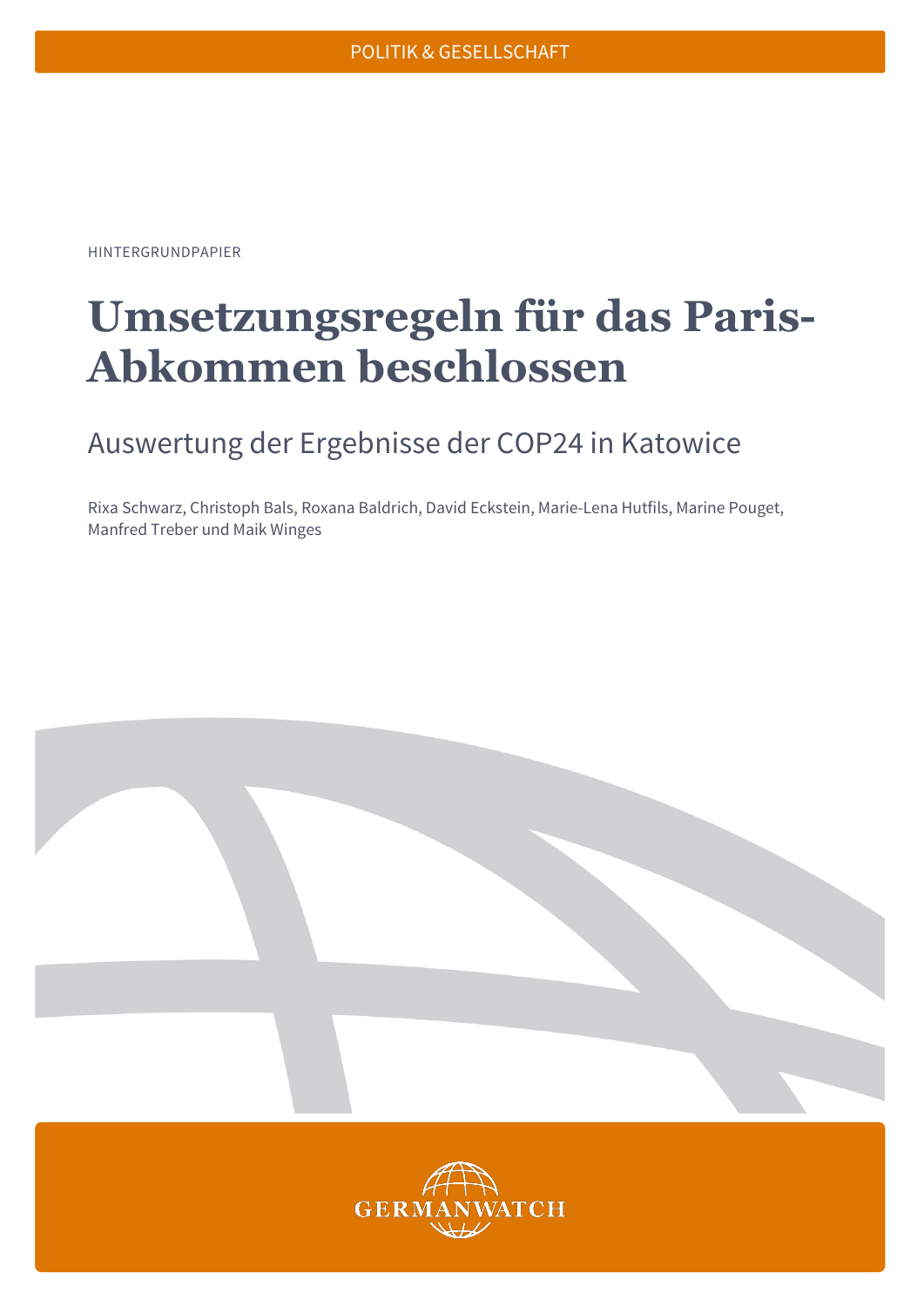## **Zusammenfassung**

Das auf der Weltklimakonferenz im polnischen Katowice (COP24) vereinbarte Regelwerk ist eine solide technische Grundlage für die weltweite Umsetzung des Pariser Klimaabkommens. Zur Abwendung der Klimakrise kommt es aber darauf an, dass alle Staaten deutlich mehr politischen Willen zur zügigen Umsetzung des Abkommens zeigen.

Das Ergebnis von Katowice ist dennoch ein Sieg für den Multilateralismus, der trotz einiger Sabotageversuche aus dem Weißen Haus, Saudi-Arabien und Brasilien gelang. Dies ist vor allem der Verdienst der durch die Klimakrise verletzlichsten Entwicklungsländer, die sich für starke Beschlüsse eingesetzt haben. Aber auch Deutschland hat durch seine Finanzzusagen und sein Auftreten innerhalb der sogenannten "High Ambition Coalition" von Industrie- und Entwicklungsländern zu diesem Ergebnis konstruktiv beigetragen.

Die Bewährungsprobe folgt nun in Form der *Umsetzung* des Paris-Abkommens. Die Klimabewegung, die sich gerade in Deutschland und weltweit vom Hambacher Wald über Widerstand gegen Pipelines bis zu Klima-Schulstreiks formiert und auch in Katowice sichtbar geworden ist, wird von den Regierungen nun immer vehementer den notwendigen Klimaschutz einfordern. Deutschland muss den von der Kohlekommission beschlossenen Ausstiegspfad umsetzen, so dass er durch Nachbesserungen mit den Pariser Klimazielen vereinbar wird. Mit dem Klimaschutzgesetz sowie dem Aktionspaket für dessen Umsetzung gilt es, 2019 auch einen CO2-Preis festzuschreiben.

### **Impressum**

#### **Autor\*innen:**

Rixa Schwarz, Christoph Bals, Roxana Baldrich, David Eckstein, Marie-Lena Hutfils, Marine Pouget, Manfred Treber und Maik Winges; Mitarbeit von Lutz Weischer, Caterina Freytag, Julia Grimm und Stefan Rostock

#### **Redaktion:**

Rebekka Hannes

#### **Herausgeber:**

Germanwatch e.V. Büro Bonn: Büro Berlin: Kaiserstr. 201 Stresemannstr. 72 D-53113 Bonn D-10963 Berlin

Telefon +49 (0)228 / 60 492-0, Fax -19 Telefon +49 (0)30 / 28 88 356-0, Fax -1

Internet: www.germanwatch.org, E-mail: info@germanwatch.org April 2019

Bestellnr: 19-2-04 ISBN: 978-3-943704-74-7

Diese Publikation kann im Internet abgerufen werden unter: www.germanwatch.org/de/16417

Gefördert von ENGAGEMENT GLOBAL im Auftrag des Bundesministeriums für wirtschaftliche Zusammenarbeit und Entwicklung (BMZ) sowie Brot für die Welt.



Bundesministerium für wirtschaftliche Zusammenarbeit und Entwicklung



Für den Inhalt dieser Publikation ist allein Germanwatch verantwortlich; die hier dargestellten Positionen geben nicht den Standpunkt von Engagement Global gGmbH und dem BMZ oder Brot für die Welt wieder.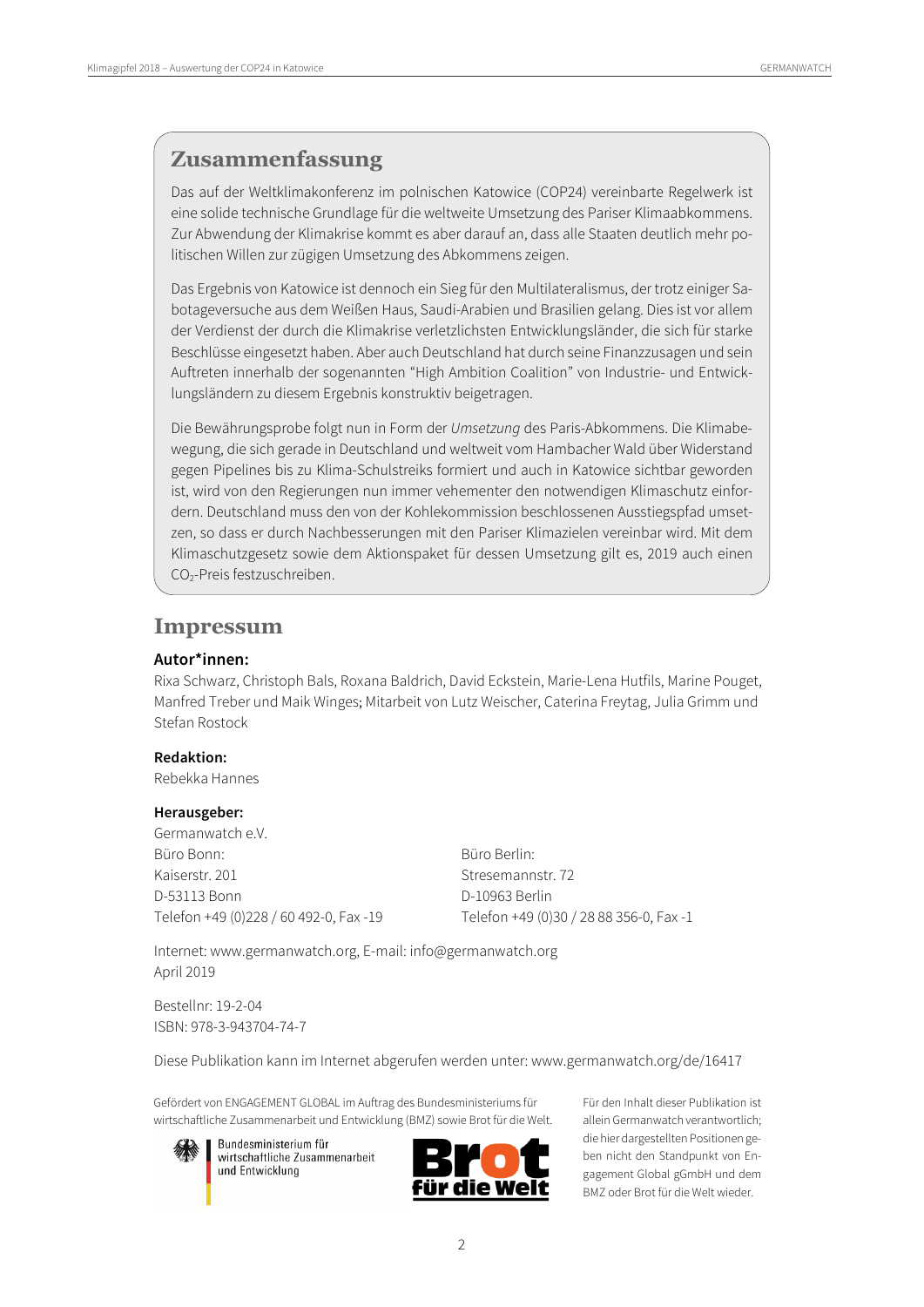# **Inhalt**

| 1              |                                                                                        |  |  |
|----------------|----------------------------------------------------------------------------------------|--|--|
| $\overline{2}$ |                                                                                        |  |  |
| 2.1            |                                                                                        |  |  |
|                | 2.1.1 Verhaltener politischer Wille, aber erste Runde zur Nachbesserung der Klimaziele |  |  |
|                |                                                                                        |  |  |
|                |                                                                                        |  |  |
| 2.2            |                                                                                        |  |  |
|                |                                                                                        |  |  |
|                |                                                                                        |  |  |
| 2.3            | Das Regelbuch: Umsetzungsregeln für das Paris-Abkommen beschlossen15                   |  |  |
|                |                                                                                        |  |  |
|                |                                                                                        |  |  |
|                |                                                                                        |  |  |
|                |                                                                                        |  |  |
|                | 2.3.5 Richtlinien für Berechnung geleisteter und erhaltener Klimafinanzierung20        |  |  |
| 3              | Weitere Verhandlungsthemen für ein stimmiges Gesamtpaket 22                            |  |  |
| 3.1            |                                                                                        |  |  |
|                |                                                                                        |  |  |
| 3.2            |                                                                                        |  |  |
| 3.3            |                                                                                        |  |  |
| 4              |                                                                                        |  |  |
| 4.1            |                                                                                        |  |  |
| 5              |                                                                                        |  |  |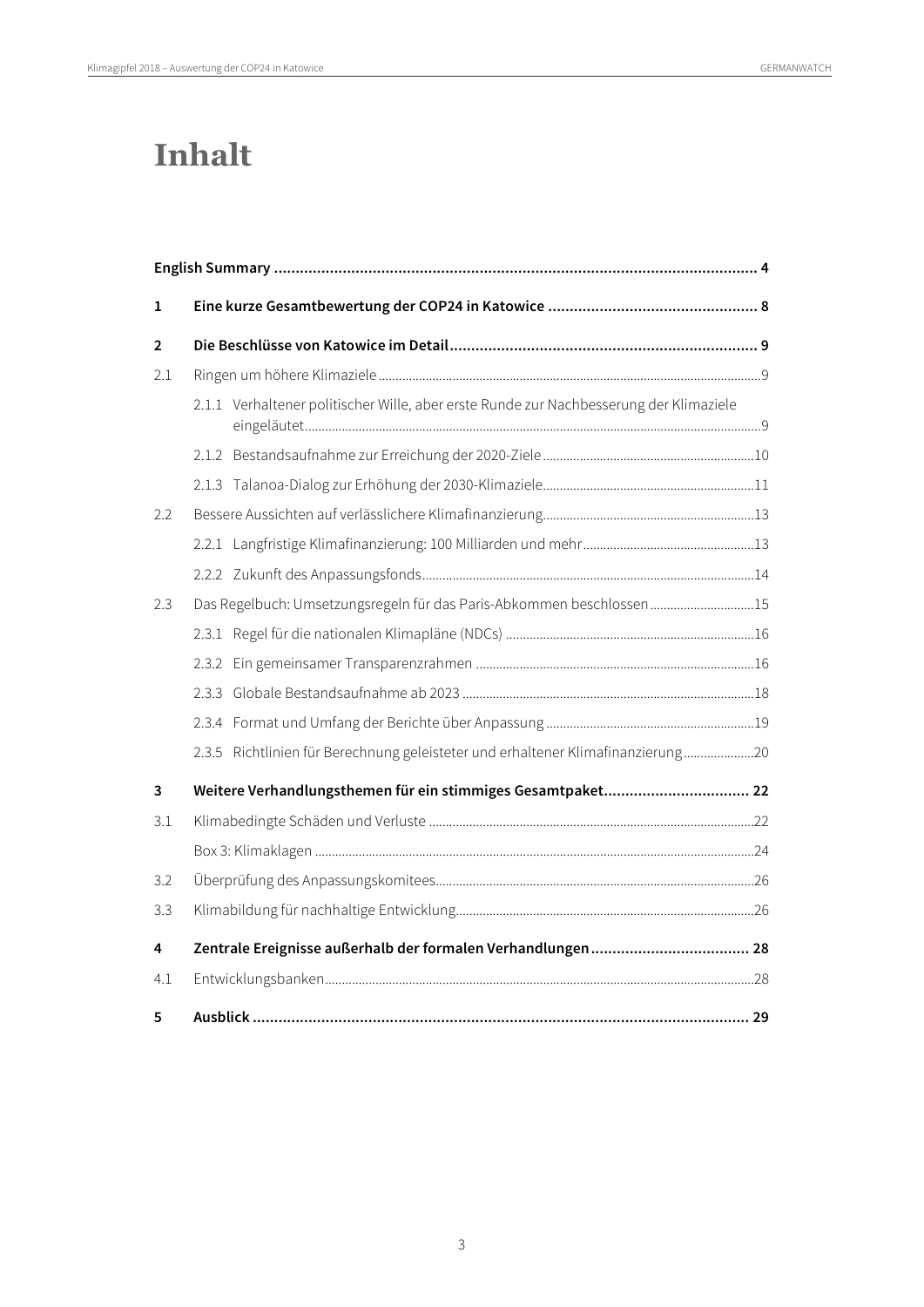# <span id="page-3-0"></span>**English Summary**

The framework agreed at the UN-Climate Summit in Katowice, Poland, (COP24) provides a solid technical basis for the global implementation of the Paris Agreement. But in order to prevent the climate crisis, it is now important that all states show significantly more political will to increase their ambition to implement the agreement rapidly.

The result of Katowice is particularly remarkable because there have been attempts of sabotage from the White House, Saudi Arabia and Brazil. It is above all the merit of the poorest and most vulnerable developing countries in the climate crisis that have advocated for strong decisions. It is precisely for these countries that preventing the climate crisis is a question of survival. Germany, too, has made a constructive contribution to this result through its financial commitments and its presence within the "High Ambition Coalition" of industrialised and developing countries.

The outcome of Katowice is also a victory for multilateralism. But the real test now follows when it comes to implementing the Paris Agreement. Governments must now show decisive climate action at home. The climate movement, which has been formed worldwide – examples rank from the Hambach Forest to the resistance against pipelines to climate school strikes – has also become visible in Katowice. It will now demand the necessary climate action from the governments ever more rigorously. In Germany, the coal commission decision on a phase-out must now be implemented in a way that makes it compatible with the Paris climate targets. The transport commission must set the course for a genuine change in transportation patterns, and the climate protection law and the necessary implementation package must lay down the necessary measures including a  $CO<sub>2</sub>$  price. This will also allow the inadequate European climate target for 2030 to be increased, as German Environmental Ministry and the EU promised in Katowice.

#### Response to the IPCC Special Report on 1.5 degrees warming and greater mitigation efforts

The form in which the final document refers to the Special Report of the Intergovernmental Panel on Climate Change on 1.5 degrees warming (IPCC SR1.5) was one of the most controversial topics at COP24. Saudi Arabia and the USA, supported by other Arab countries and Russia, tried to avoid clear references to climate science. A coalition from the group of least developed countries (LDCs), the alliance of small island states (AOSIS), a group of Latin American states (AILAC), the EU and other countries nevertheless succeeded in pushing through comprehensive language on the IPCC in the COP decision. It is emphasized that the IPCC has the function of providing information to the Parties to strengthen global climate policy. The decision thanks the IPCC for its work on the recent Special Report on 1.5 degree warming. It also recognises that the report reflects the best available science. A clear reference to the global emissions still possible to emit by 2030, if global warming is to be limited to 1.5° C, was unfortunately vetoed by the USA. From this value – 25 to 30 gigatons of CO<sub>2eq</sub> – it would have been even clearer to deduce to what extent countries would have to tighten their climate policy in order to comply with the 1.5° C limit formulated in Paris. On a global average, this would involve an annual reduction in emissions of around 4 %.

The COP decision underlines the call already agreed in Paris for all countries to submit or update their 2030 climate change contributions (NDCs) by 2020. Many of the most vulnerable so-called developing countries had fought here for an even clearer formulation that explicitly states that these targets must be higher than the previous ones and should be based on the IPCC Special Report. However, since other paragraphs in the same document emphasise both the urgency of raising ambition and the IPCC's function of providing orientation for climate policy, this statement is at least indirectly anchored. On the positive side, the COP decision mentions the Special Summit of the UN Secretary-General in September 2019 as a place where increased ambition should be shown – widely understood as enhanced NDCs.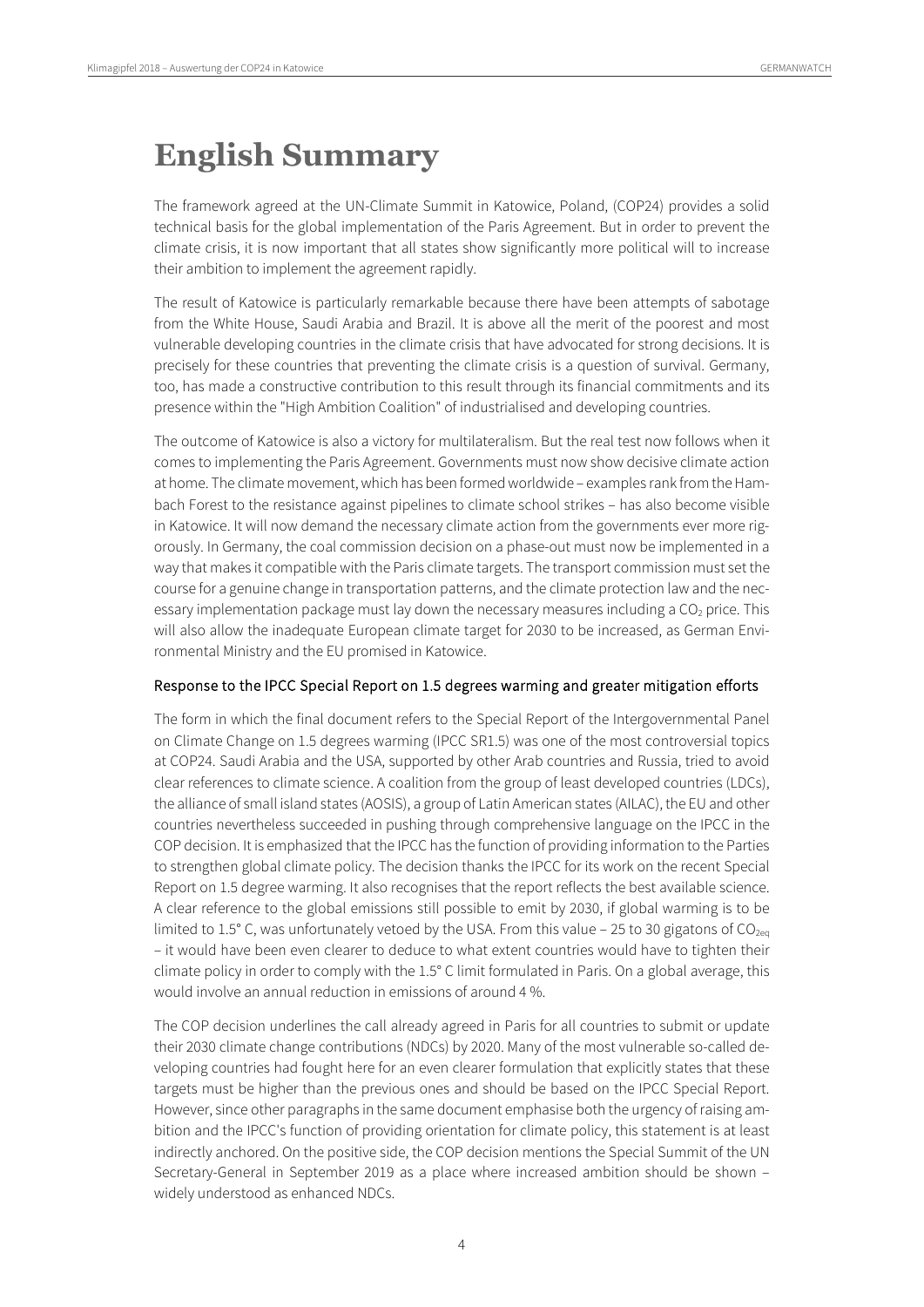Even if the COP decision remains very veiled on this point, at least the members of the "High Ambition Coalition", including the EU Climate Commissioner and the German Environment Minister, have clearly defined their positions in their declaration published in Katowice on 12 December. They pledge to take three steps by 2020:

- 1. more immediate climate mitigation measures,
- 2. raising their 2030 climate targets and
- 3. presenting a long-term strategy for the period up to 2050.

If Germany and the EU had acted more clearly from the beginning of the conference to raise the 2030 targets (Germany had even slowed down internal EU discussions on raising the target), itwould probably have been achievable in Katowice to bring further countries on board.

With the decisions of COP24, the voluntary commitments of the "High Ambition Coalition" and the invitation of the Secretary-General to his special summit it is clear, however, that the first round of target increases is now starting and must be completed by early 2020.

### **The rulebook – implementation guidelines for the Paris Agreement**

#### Transparency in the rulebook

The main result of COP24 is the so-called rulebook on the implementation guidelines of the Paris Agreement. At the heart of the Paris Agreement are the nationally determined contributions (NDCs) of the countries. In Katowice, rules were laid down for the structure and content of these national climate plans as well as for reporting and monitoring.

In Katowice, agreement was achieved to formulate one common transparency framework for all countries. Among other things, all countries must now use at least the 2006 IPCC Guidelines for Greenhouse Gas Inventories (GHG Inventories). The transparency framework provides flexibility for developing countries that – according to their self-assessment – do not yet have sufficient capacity to reach the reporting standards. However, long-term improvements of these reports are supported with the aim that all countries can produce transparency reports of equal quantitative and qualitative value. It is disappointing that the first transparency reports of all countries will only be submitted until the end of 2024. This is too late to utilize the reports for the first round of the global stocktake in 2023. Brazil, in particular, urged that countries should be free to choose to include quantitative indicators in their greenhouse gas reports or to limit themselves to a purely qualitative description. However, this dilution of the transparency rules could largely be avoided.

#### Transparency in climate financing

The rules for reporting on planned and achieved contributions to climate financing give a detailed framework to deliver more clarity and planning security for developing countries in the future. Nevertheless, there is still some scope for donor countries, for example to limit the level of detail of their reports and to determine what they consider as climate financing. In particular, it is inconclusive that loans can be counted towards their total amount, as can grants. For comparability purposes, only the grant portion would have to be shown here, even to avoid artificially inflating the sum. It is to be hoped that the progressive countries will set the standard by which all countries will soon be guided. In a few years' time, however, this should become compulsory for everyone. On the positive side, a synthesis report on planned financing should be considered as input for the global stocktake rounds every five years, starting 2023.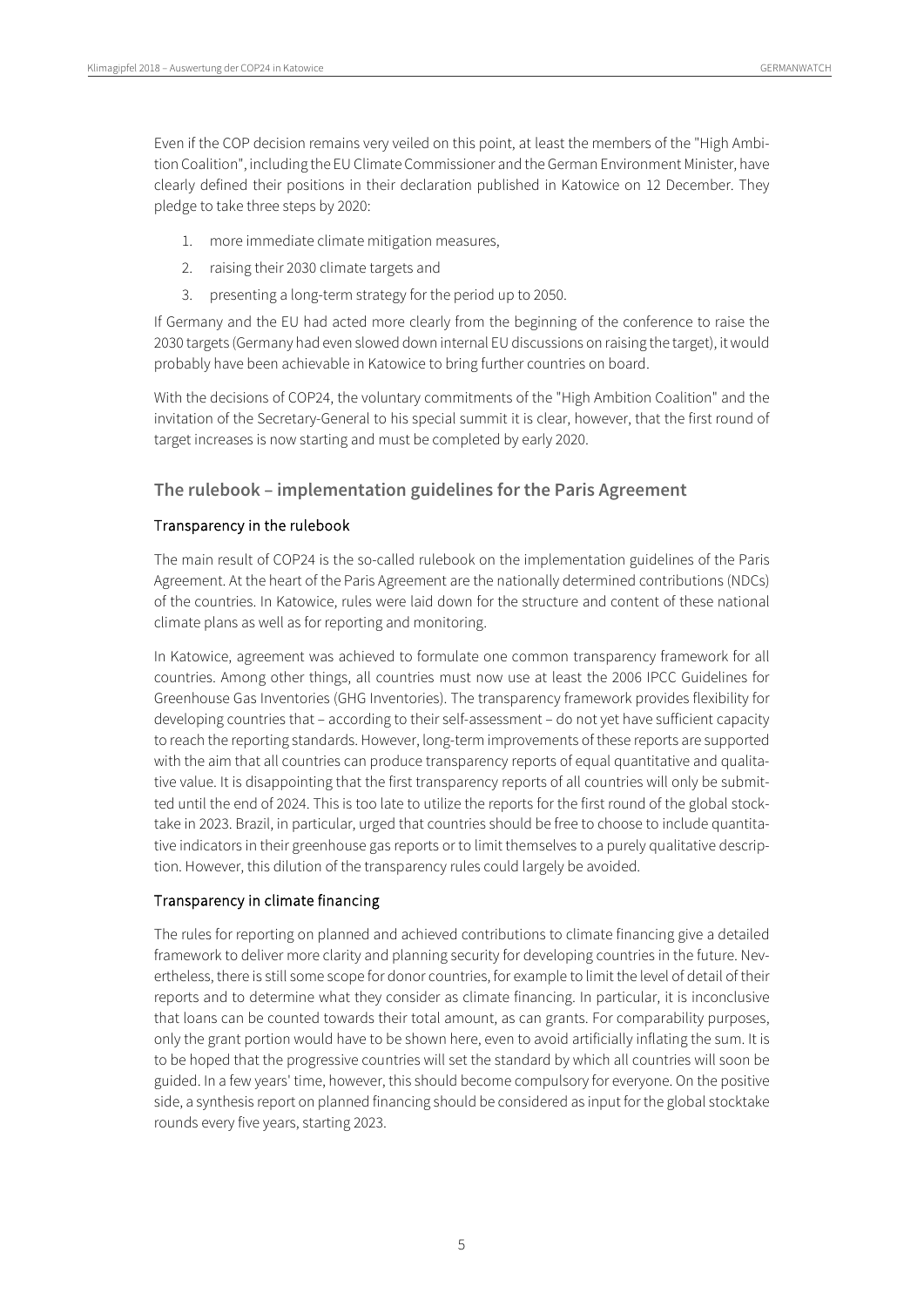#### Adaptation communication

As stipulated in the Paris Agreement, countries should regularly communicate their priorities, support needs, plans and activities for adaptation to climate change. In Katowice, guidelines were adopted for this purpose. Although voluntary, they were controversial because they set a standard for reporting on support. It will be up to the reporting countries themselves to decide in which document the information will be provided. For example, they may be part of the National Adaptation Plans (NAPs) or the NDCs. However, the directive on content is the same for all documents – some countries had requested different guidelines, which would have made comparison difficult. Furthermore, the guidelines contain important reporting points, such as the inclusion of traditional and indigenous knowledge or gender-responsive adaptation measures. It is also important that the focus is put on future adaptation needs, even if the report on adaptation can also provide information on what has been achieved. However, in order to identify and address future needs and gaps, it is essential to look ahead. One shortcoming is that poorer countries have not been promised direct support for the preparation of the reports. Closing this gap is now also the task of bilateral assistance.

#### Global stocktake to raise ambition

In Paris, it was agreed to review every five years how far the international community has come collectively in achieving the objectives of the Paris Agreement and to what extent nationally determined contributions need to be stepped up. The so-called global stocktaking (GST) is the core of this ambition mechanism of the Paris Agreement. Its aim is to hold a joint assessment of existing global measures on climate mitigation, adaptation and support in the light of the three Paris objectives on limiting temperature rise, building resilience and re-directing financial flows. In Katowice, the global stocktake was provided with sufficiently robust rules: it will review the collective efforts of the international community while taking equity and the best available science into account and also permits a (limited) role for non-state actors. Inputs on loss and damage will also inform the global stocktake. Its outcomes will be captured in COP decisions.

#### Climate finance

The decisions on climate finance can be rated as overall good. The above-mentioned agreements on the transparency of climate finance are central. In addition, the future of the Adaptation Fund under the Paris Agreement was secured by a decision in Katowice. In future, the fund will be fed by a levy on international emissions trading and public and private sources. Regarding the crucial new long-term target for climate finance from 2025 onwards, a process has been set up to discuss the new target – starting in 2020. Learning from the earlier target, it must now be ensured that the target is set as precisely as possible through concrete sub-objectives in order to minimise possible scope for interpretation.

In addition, the Finance Committee of the Framework Convention on Climate Change was given important working mandates, the results of which could serve as important input for further debate, including in the context of the global stocktake exercise. These included a regular report to identify the needs of developing countries to implement the Paris Agreement and a regular stocktaking analysis of how global financial flows are being diverted.

Climate finance rules and institutions have been strengthened – now more money is needed. More than US\$ 129 million were pledged for the Adaptation Fund at COP24, a new record. However, as these are one-off voluntary contributions, it will be important in the coming years to secure more stable sources of finance for the Adaptation Fund. 2019 will also see the replenishment of the Green Climate Fund (GCF). Germany and Norway have announced a doubling of their GCF contributions; other rich countries will also have to double their contributions next year.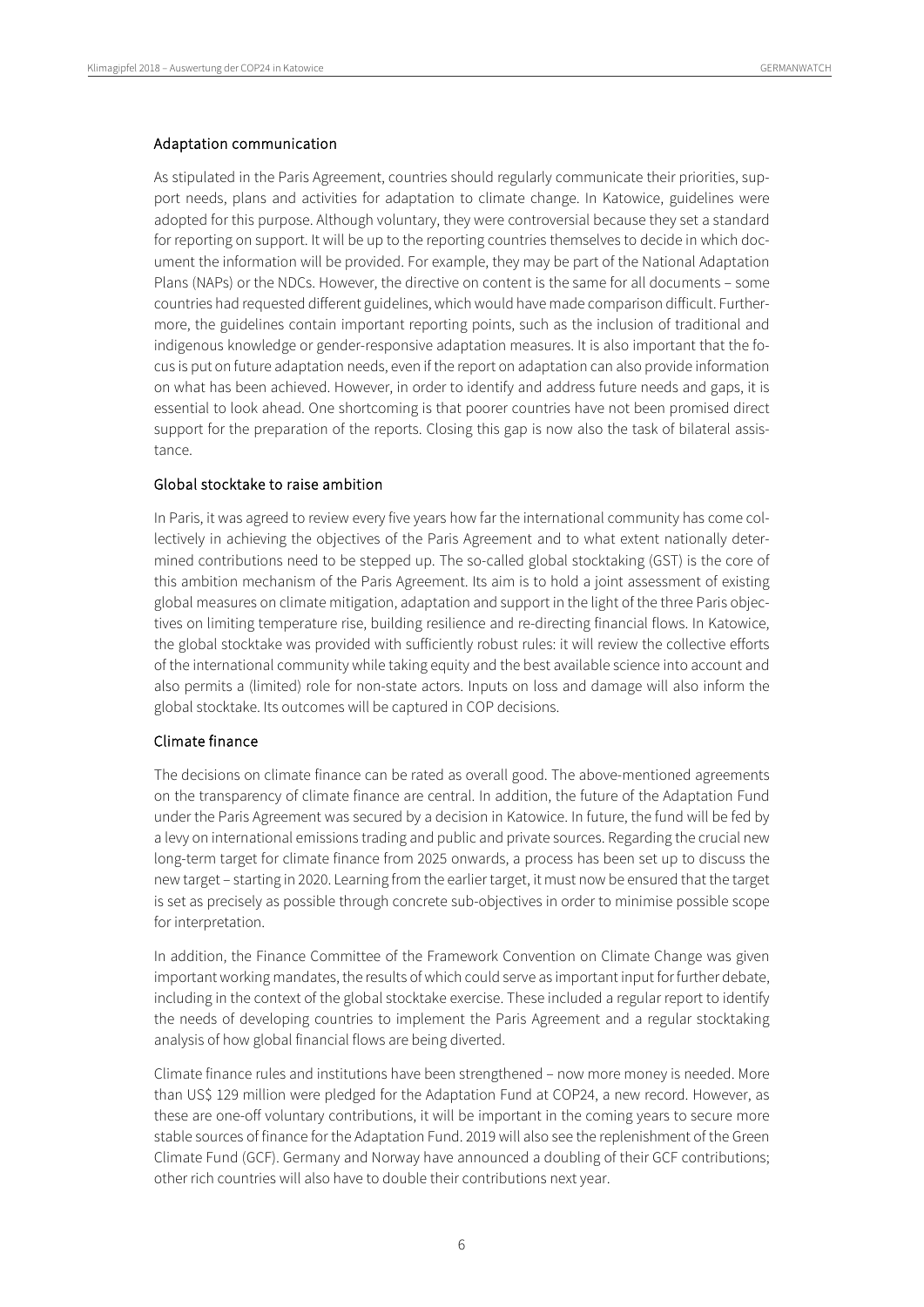#### Dealing with climate-related loss and damage

The issue of climate-related loss and damage was anchored in the global stocktake. This is a clear upgrade comparing to earlier texts in preparation for the Katowice decisions. As such, it is a step in the right direction, reflecting that not all loss and damage can be prevented – as recognised by a separate article in the Paris Agreement. However, there is still no process in place to clarify how funding for climate-related loss and damage can be secured. Thus, the Katowice decisions as a whole do not suffice to clarify the most important issues of climate change – including protecting the most vulnerable.

#### Market mechanisms

Article 6 of the Paris Agreement provides for mechanisms for international emissions trading by which countries can offset climate mitigation measures in other countries against their own climate targets. If no precautions against double counting are taken in these decisions, large loopholes can arise which would threaten the integrity of the entire Paris Agreement. Brazil, in particular, has fiercely resisted rules to exclude such double counting until the last hours of COP24 – both in the implementation rules of Article 6 and in the transparency framework. As a result, all decisions on market mechanisms were postponed until next year's conference (COP25). It is very welcome that the other countries have not given in to Brazilian pressure here. Market mechanisms are highly complex and can do more harm than good without stringent rules. It is the right decision that the negotiators have given themselves another year to develop these rules.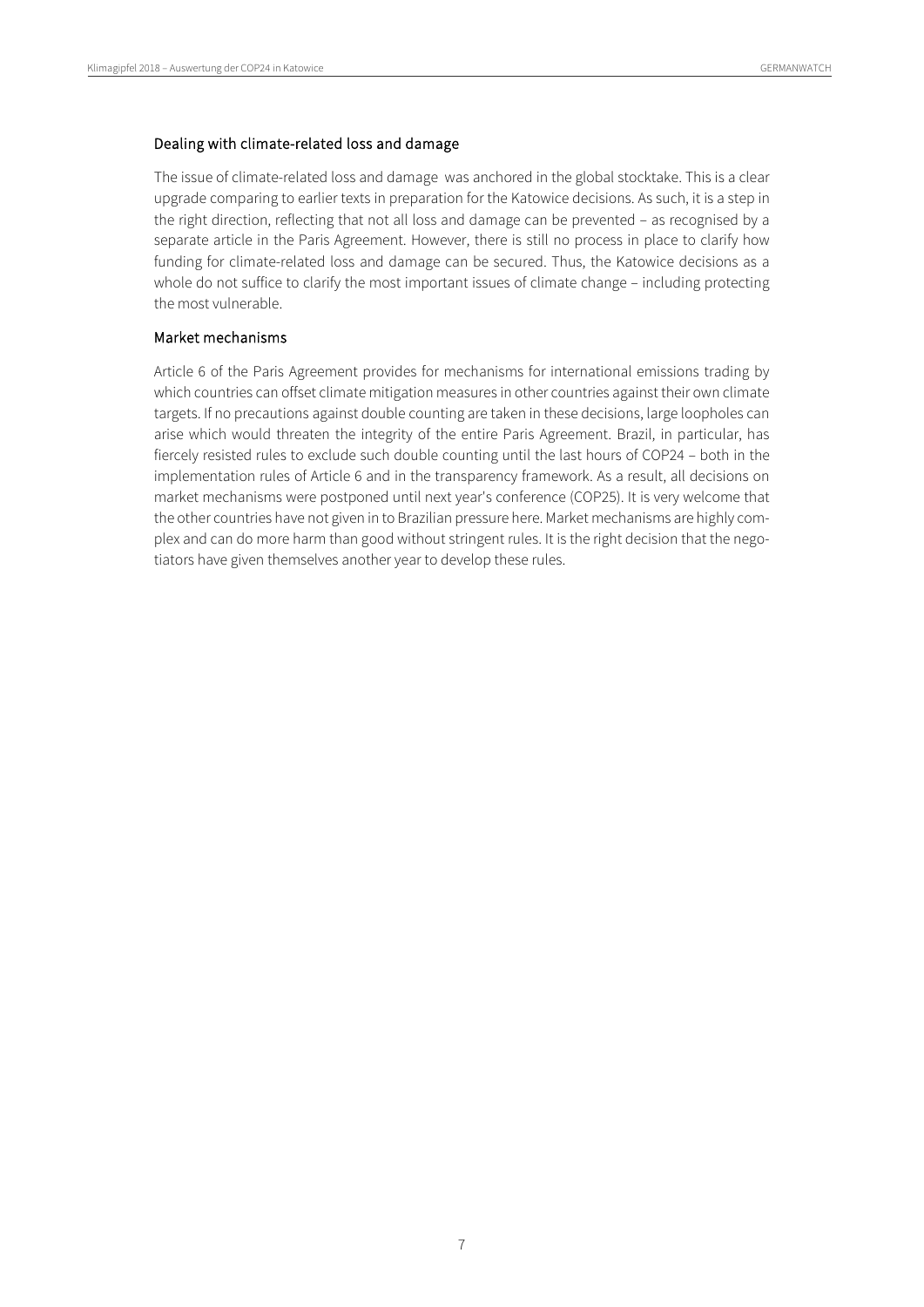# <span id="page-7-0"></span>**1 Eine kurze Gesamtbewertung der COP24 in Katowice**

Germanwatch bewertet das auf der Weltklimakonferenz im polnischen Katowice 2018 (COP24) vereinbarte Regelwerk als eine solide technische Grundlage für die weltweite Umsetzung des Pariser Klimaabkommens. Gleichzeitig kommt es zur Abwendung der Klimakrise ab sofort noch stärker darauf an, dass alle Staaten deutlich mehr politischen Willen zur zügigen Umsetzung seiner Ziele zeigen – und damit auch zu einer Steigerung ihrer Klimaschutzambitionen und Klimafinanzierung.

Das Ergebnis von Katowice ist vor allem deswegen beachtlich, weil es trotz einiger Sabotageversuche aus dem Weißen Haus, Saudi-Arabien und Brasilien erzielt wurde. Dies ist vor allem der Verdienst der ärmsten und durch die Klimakrise verletzlichsten Entwicklungsländer, die sich für starke Beschlüsse einsetzen. Die Abwendung der Klimakrise ist gerade für diese Länder eine Frage des puren Überlebens. Aber auch Deutschland hat durch seine Finanzzusagen vor und auf COP24 sowie durch sein Auftreten innerhalb der sogenannten "High Ambition Coalition" von Industrie- und Entwicklungsländern zu diesem Ergebnis konstruktiv beigetragen.

Das Ergebnis von Katowice ist auch ein Sieg für den Multilateralismus. Die Bewährungsprobe folgt aber nun, wenn es an die Umsetzung des Paris-Abkommens geht. Die Regierungen müssen jetzt für entschiedenen Klimaschutz zuhause handeln. Die Klimabewegung, die sich in Deutschland und weltweit seit Herbst 2018 vom Hambacher Wald über Widerstand gegen Pipelines bis zu Klima-Schulstreiks formiert und auch in Katowice sichtbar geworden ist, wird von den Regierungen nun immer vehementer notwendigen Klimaschutz und Klimafinanzierung einfordern.

### **Bedeutung der Ergebnisse für die deutsche Politik**

In Deutschland gilt es, den von der Kohlekommission Anfang des Jahres beschlossene Ausstiegspfad so umzusetzen, dass er – durch Nachbesserungen in den nächsten Jahren – mit den Pariser Klimazielen vereinbar wird. Mit dem Beschluss der Kohlekommission vom 26. Januar 2019 sind die Weichen für den Kohleausstieg bis 2035, spätestens 2038, gestellt. Germanwatch begrüßt dies, bedauert aber, dass der Ausstiegspfad noch nicht ambitioniert genug ist um die Klimaziele von Paris zu erreichen. 2023 kann es – dem Beschlusstext zufolge – erstmals zu Nachbesserungen kommen. Als zweite wichtige Kommission muss die Verkehrskommission die Weichen für eine echte Verkehrswende stellen.

Der nächste wichtige Schritt ist nun, den Vorschlag der Kohlekommission dieses Jahr gesetzlich zu verankern. Zur Umsetzung der Beschlüsse der Kohlekommission gehören auch die CO<sub>2</sub>-Bepreisung und eine Überarbeitung des Entgelt-, Abgaben- und Umlagensystems im Energiesektor. Die Einführung von CO2-Preisen muss ganz oben auf die politische Agenda gesetzt werden.

Im selben Zeitraum muss ein Klimaschutzgesetz mit verbindlichen Zielen für alle Sektoren verabschiedet werden. Dieses muss die notwendigen Maßnahmen, u.a. einen CO<sub>2</sub>-Preis festschreiben. Das erlaubt dann auch die Erhöhung des unzureichenden europäischen Klimaziels für 2030, so wie es Deutschland und die EU in Katowice zugesagt haben.

Zentral für das Erreichen der Klimaziele von Paris wird aber vor allem, ob sich jetzt ambitionierte Umsetzungspartnerschaften von wichtigen Industrie-, Schwellen- und sogenannten Entwicklungsländern bilden, die sich durch weitreichende Handelsabsprachen, De-Risking-Strategien, technische Kooperation usw. in die Lage versetzen, ihre Klimaziele nicht nur zu erreichen, sondern zu erhöhen.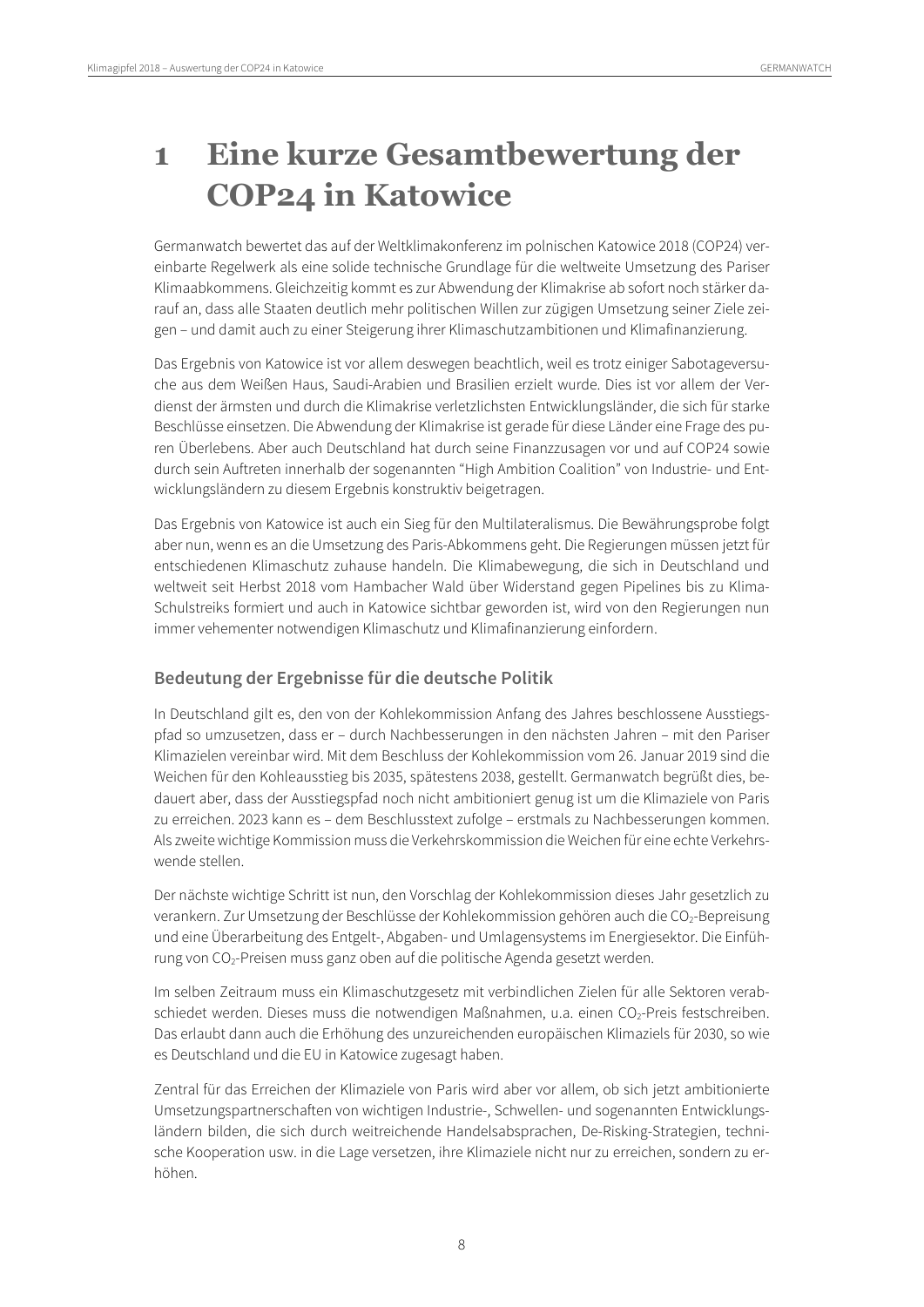# <span id="page-8-0"></span>**2 Die Beschlüsse von Katowice im Detail**

Vor der COP24 in Katowice hatte Germanwatch die Erwartungen an die Vertragsstaaten so formuliert, dass sie die 1,5-Grad-Herausforderung angehen sollen, indem sie

- 1. für höhere Klimaziele einen COP-Beschluss fassen, um ihre nationalen Klimapläne bis 2020 nachzubessern,
- 2. verlässliche und angemessene Finanzierung zur Unterstützung für Entwicklungsländer bereitstellen und
- 3. starke Regeln für die Umsetzung des Pariser Klimaabkommens beschließen.

Wenn auch nicht im letzten Detail, so ist es den Staaten doch weitestgehend gelungen diese Erwartungen zu erfüllen. Der Teufel liegt jedoch im Detail. In den folgenden Kapiteln folgt eine differenzierte Bewertung der wichtigsten Verhandlungsthemen gemessen an unseren Erwartungen.

## <span id="page-8-1"></span>**2.1 Ringen um höhere Klimaziele**

## <span id="page-8-2"></span>**2.1.1 Verhaltener politischer Wille, aber erste Runde zur Nachbesserung der Klimaziele eingeläutet**

An der Reaktion der Länder auf den IPCC-Sonderbericht zu 1,5 Grad Erderwärmung konnte ihr politischer Wille zu Entscheidungen für mehr Klimaschutz auf der COP24 gemessen werden. Denn leider reagierten viele Länder verhalten auf die nötigen höheren Anstrengungen im Klimaschutz. Stattdessen war es eines der umstrittensten Themen der Konferenz, inwelcher Form im Abschlussdokument Bezug auf den Sonderbericht des Weltklimarats IPCC über die noch mögliche Begrenzung des globalen Temperaturanstiegs auf 1,5 °C ("IPCC SR1.5") genommen werden sollte. Vor allem Saudi-Arabien und die USA, zeitweise unterstützt durch andere arabische Länder und durch Russland, versuchten eindeutige Bezüge auf die Klimawissenschaft zu verhindern. Einer darauf reagierenden Koalition aus der Gruppe der sogenannten am wenigsten entwickelten Länder (LDCs), der Allianz der kleinen Inselstaaten (AOSIS), einer Gruppe lateinamerikanischer Staaten (AILAC), der EU und weiteren Ländern ist es dennoch gelungen, umfassende Sprache zum IPCC im Konferenzbeschluss durchzusetzen. Es wird nun betont, dass der IPCC die Funktion hat, den Vertragsstaaten Informationen für die Verbesserung globaler Klimapolitik zur Verfügung zu stellen und ihm wird für die Arbeit am Sonderbericht gedankt. Zudem wird anerkannt, dass der Bericht die beste verfügbare Wissenschaft widerspiegelt. Ein eindeutiger Bezug auf die im Jahr 2030 noch möglichen globalen Emissionen, wenn die Erwärmung auf 1,5 °C begrenzt werden soll, wurde durch das Veto der USA verhindert. Aus diesem Wert – 25 bis 30 Gigatonnen CO<sub>2eq</sub> – hätte sich noch deutlicher ableiten lassen, wie stark die Länder ihre Klimapolitik verschärfen müssen, um das in Paris formulierte 1,5 °C-Limit einzuhalten. Im globalen Durchschnitt ginge es dabei um eine Emissionsreduktion von jährlich gut 4 Prozent.

In der COP-Entscheidung wird die bereits in Paris vereinbarte Aufforderung an alle Länder unterstrichen, bis 2020 ihre 2030-Klimabeiträge (NDCs) einzureichen oder zu aktualisieren. Viele der verletzlichsten sogenannten Entwicklungsländer hatten hier für eine noch eindeutigere Formulierung gekämpft, die explizit besagt, dass diese Ziele höher sein müssen als die bisherigen und sich am IPCC-Sonderbericht orientieren sollen. Da jedoch in anderen Absätzen im selben Dokument sowohl die Dringlichkeit von Ambitionserhöhung als auch die Funktion des IPCC, Orientierung für die Klimapolitik zu liefern, betont werden, ist diese Aussage zumindest indirekt verankert. Positiv ist, dass in der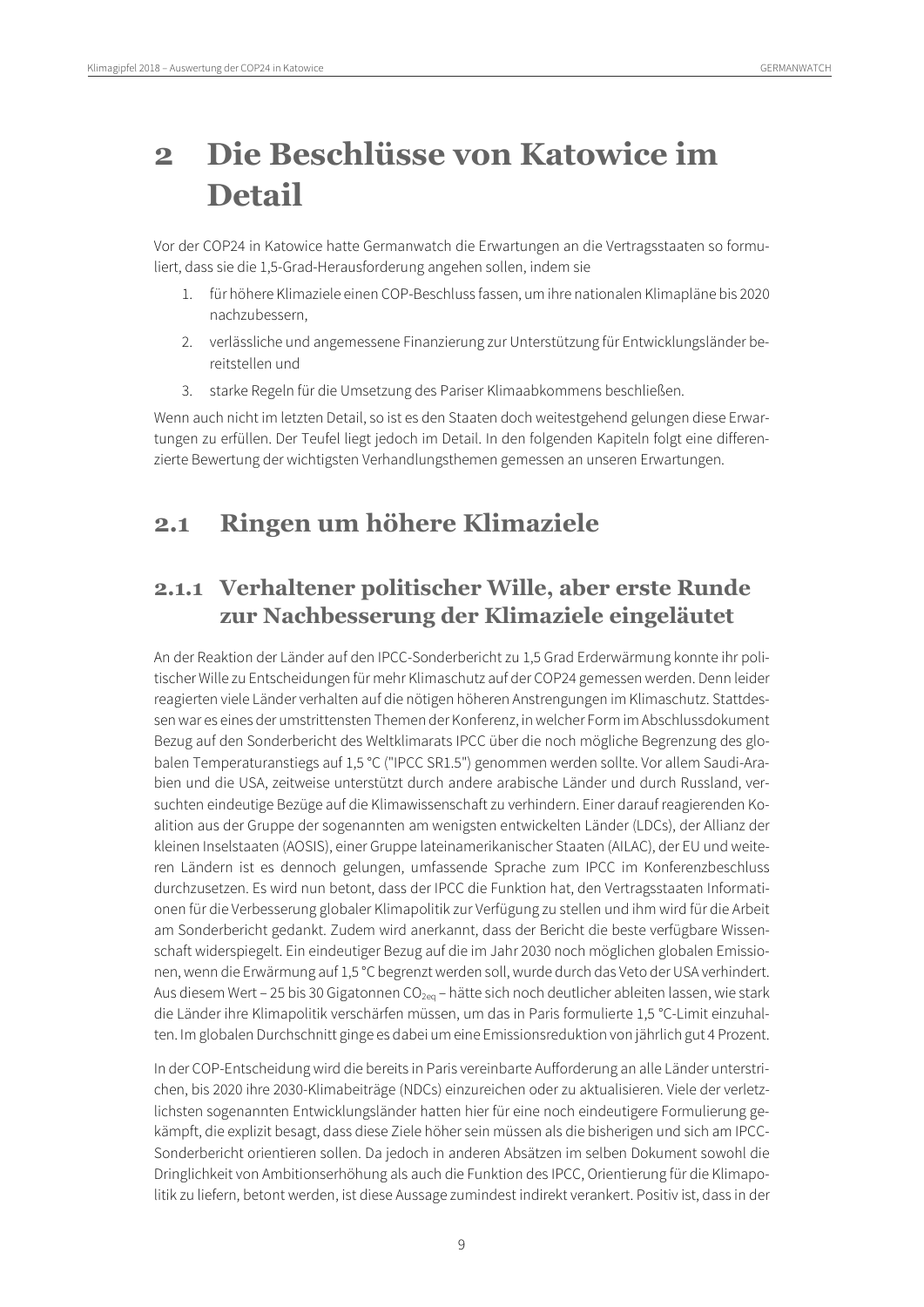Konferenzentscheidung der Sondergipfel des UN-Generalsekretärs im September 2019 als ein Ort erwähnt wird, an dem erhöhte Ambition gezeigt werden soll, d.h. dort sollten die erhöhten Klimaziele vorgestellt werden.

Auch wenn die COP-Entscheidung zu diesem Punkt sehr verklausuliert bleibt, so haben doch zumindest die Mitglieder der "High Ambition Coalition", darunter auch der EU-Klimakommissar und die deutsche Umweltministerin, sich in ihrer am 12. Dezember in Katowice veröffentlichten Erklärung eindeutig festgelegt. Sie verpflichten sich, bis 2020 dreierlei zu tun: 1) mehr sofortige Klimaschutzmaßnahmen, 2) Erhöhung ihrer 2030-Klimaziele und 3) Vorlage einer Langfriststrategie für die Zeit bis 2050. Wenn Deutschland und die EU zur Erhöhung der 2030-Ziele von Anfang der Konferenz an klarer aufgetreten wären (Deutschland hatte in EU-internen Diskussionen zur Zielerhöhung im Gegenteil sogar gebremst), dann wäre in Katowice wahrscheinlich auch mehr zu erreichen gewesen, um mehr Länder mit an Bord zu holen.

Mit den Entscheidungen der COP24, den Selbstverpflichtungen der "High Ambition Coalition" und der Einladung des Generalsekretärs zu seinem Sondergipfel ist aber klar: Die erste Runde Ambitionssteigerung läuft jetzt an und muss bis Frühjahr 2020 beendet sein.

## <span id="page-9-0"></span>**2.1.2 Bestandsaufnahme zur Erreichung der 2020- Ziele**

Die Umsetzung der Zusagen für 2020 sowohl im Bereich des Klimaschutzes wie auch der Klimafinanzierung war das Überraschungsthema der COP23 2017 in Bonn. Eine Reihe von sogenannten Entwicklungsländern hatte auf dringend notwendige Fortschritte bestanden. Einerseits zeigt die Klimawissenschaft, wie entscheidend die nächsten Monate sind, denn schon 2020 muss der Scheitelpunkt der globalen Emissionen erreicht sein, ab dem sie sehr rasch sinken müssen. Andererseits sind die 2020-Verpflichtungen der Industriestaaten für die Zeit bis 2020 Teil des sorgsam ausgehandelten Kompromisses von Paris. Ab 2020 sind erstmals auch die Entwicklungsländer bereit, sich international überprüfbare Ziele zur Minderung ihrer Emissionen zu geben. Aber die Industrieländer, die eine größere historische Verantwortung tragen und über mehr Ressourcen verfügen, müssen vorangehen. Dass dieses Versprechen eingehalten wird, muss überprüft werden.

Dazu wurde auf dem Klimagipfel 2017 in Bonn beschlossen, dass bei COP24 und COP25 jeweils eine Bestandsaufnahme der Umsetzung von Zusagen für die Zeit vor 2020 (engl. pre-2020 stocktake) erfolgen soll. Hierzu gab es in Katowice einen technischen Dialog sowie einen hochrangigen Dialog auf Minister\*innen-Ebene. Während die EU als Ganze ihre (wenig ambitionierten) 2020- Ziele unter dem Kyoto-Protokoll erreichen wird, werden eine Reihe anderer Industrieländer und auch einzelne EU-Mitglieder ihre 2020-Ziele nach derzeitigem Stand verfehlen. Umweltministerin Schulze hatte zu dieser Frage keine Ergebnisse aus der Kohlekommission vorzuweisen, um in Katowice zu einer positiven Dynamik der COP24 beizutragen. Zur Klimafinanzierung betonten die EU und Kanada, dass die Industrieländer auf dem besten Weg seien, die 100 Milliarden US-Dollar versprochener Klimafinanzierung bis 2020 zu erreichen. Deutschland und Norwegen kündigten an, ihre Beiträge zum GCF zu verdoppeln, doch Brasilien und China äußerten sich dennoch besorgt über die Lücken bei der Unterstützung vor 2020. Die Bestandsaufnahme wurde mit der Ermahnung geschlossen, dass ehrgeizige Ziele gesetzt werden müssen und dass das Klimafinanzierungssystem verbessert werden müsse. Die Bestandsaufnahme wurde im Ganzen dennoch als vertrauensaufbauend bewertet.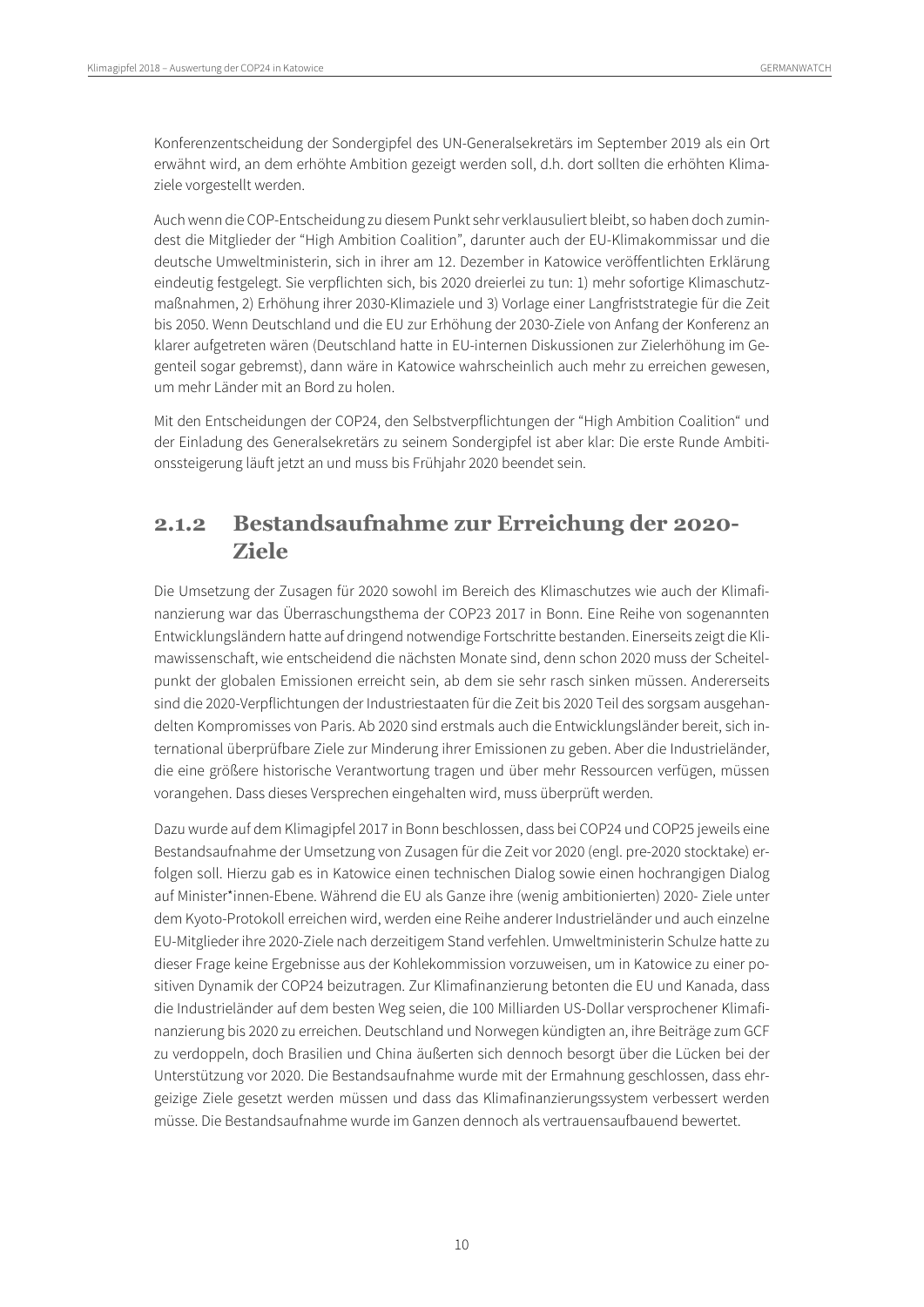$\overline{a}$ 

## <span id="page-10-0"></span>**2.1.3 Talanoa-Dialog zur Erhöhung der 2030- Klimaziele**

Nachdem der Talanoa-Dialog im Mai 2018 mit seiner ersten Gesprächsrunde zu den drei Kernfragen "Wo stehen wir?", "Wo möchten wir stehen?" und "Wie kommen wir dort hin?" erfolgreich gestartet war, wurde er als einjähriger Prozess zur Nachbesserung der nationalen Klimapläne (engl. Nationally Determined Contributions, NDCs) während des Jahres mit zahlreichen regionalen und nationalen Events fortgeführt. Auf der COP24 endete zunächst die technische Phase auf Verhander\*innen-Ebene, bevor der Talanoa-Dialog in der politischen Phase auf Minister\*innen hochrangig abgeschlossen wurde. Die Minister\*innen diskutierten am 11. Dezember 2018 in kleinen parallelen Gruppen in der im pazifischen Raum verbreiteten Art der partizipativen Dialogführung "Talanoa". Von ihnen wurde in Katowice erwartet, dass sie ihr Engagement für die Steigerung der Ambitionen ihrer NDCs signalisieren. In der Abschlusssitzung am 12. Dezember betonte UN-Generalsekretär António Guterres die Bedeutung des IPCC-Sonderberichts zu 1,5°C Erderwärmung und forderte die Staaten nachdrücklich auf, sich neben dem "Katowice-Paket" auch für eine Nachbesserung der NDCs im Rahmen des Talanoa-Dialogs einzusetzen. Schließlich wurden die Ergebnisse des Talanoa-Dialogs in der COP-Entscheidung zu Ambition im Klimaschutz festgehalten und bekamen dadurch den notwendigen Nachdruck:

- die Vertragsstaaten werden ersucht, die Ergebnisse des Talanoa-Dialogs bei der Vorbereitung ihrer NDCs und bei der Umsetzung ihrer Ziele vor 2020 zu berücksichtigen;
- es ist eine grundsätzliche Einigung darauf gelungen, dass *alle* Länder ihre nationalen Klimapläne (NDCs) nachschärfen sollen;
- auf Initiative des UN-Generalsekretärs Antinio Guterres wird im September 2019 ein Klimagipfel stattfinden, zu dem Guterres alle Staaten auffordert, verstärkten Ehrgeiz bei Maßnahmen zur Bekämpfung des Klimawandels und bei der Bereitstellung entsprechender Unterstützung unter Beweis zu stellen.

Frankreich, die Niederlande, Luxemburg, Schweden, Spanien, Norwegen und Kanada hatten sich bereits im Laufe des Jahres 2018 positiv zu einer Nachbesserung ihrer Ziele geäußert und es war zu erwarten gewesen, dass sie für ein starkes COP-Ergebnis sein würden. Darüber hinaus hatten sich kurz vor COP24 die 48 Staaten des Climate Vulnerable Forum auf ihrem Virtual Climate Summit zur NDC-Nachbesserung bis 2020 bekannt. Fidschi und die Marshallinseln haben diese auch bereits eingereicht. Auf COP24 bildete sich auf dieser Grundlage die High-Ambition Coalition mit knapp 30 Ländern[1](#page-10-1) und der EU, die in Katowice dafür sorgte, dass eine COP-Entscheidung zur Ambitionserhöhung getroffen werden konnte. Das Format des Talanoa-Dialogs hat insgesamt gezeigt, dass es nicht nur zum "Geschichten erzählen'' ohne ein substanzielles Ergebnis geeignet ist. Der Talanoa-Dialog hat sich stattdessen als ein erster vertrauensbildender Bestandteil des Ambitionsmechanismus bewiesen, der nun durch die im Regelbuch verankerte globale Bestandsaufnahme (s. Kapitel 2.3.3) fortgeführt wird, um die Länder zu animieren, ihre Ambitionen stätig zu erhöhen.

<span id="page-10-1"></span><sup>&</sup>lt;sup>1</sup> Mitglieder der HAC auf COP24: Argentinien, Costa Rica, Deutschland, Dänemark, EU, Fidschi, Finnland, Frankreich, Grenada, Großbritannien, Italien, Jamaika, Kanada, LDC-Gruppe (durch Äthiopien), Liechtenstein, Luxemburg, Republik Mazedonien, Republik der Marshallinseln, Mexiko, Fürstentum Monaco, Niederlande, Neuseeland, Norwegen, Portugal, Saint Lucia, Spanien, Schweden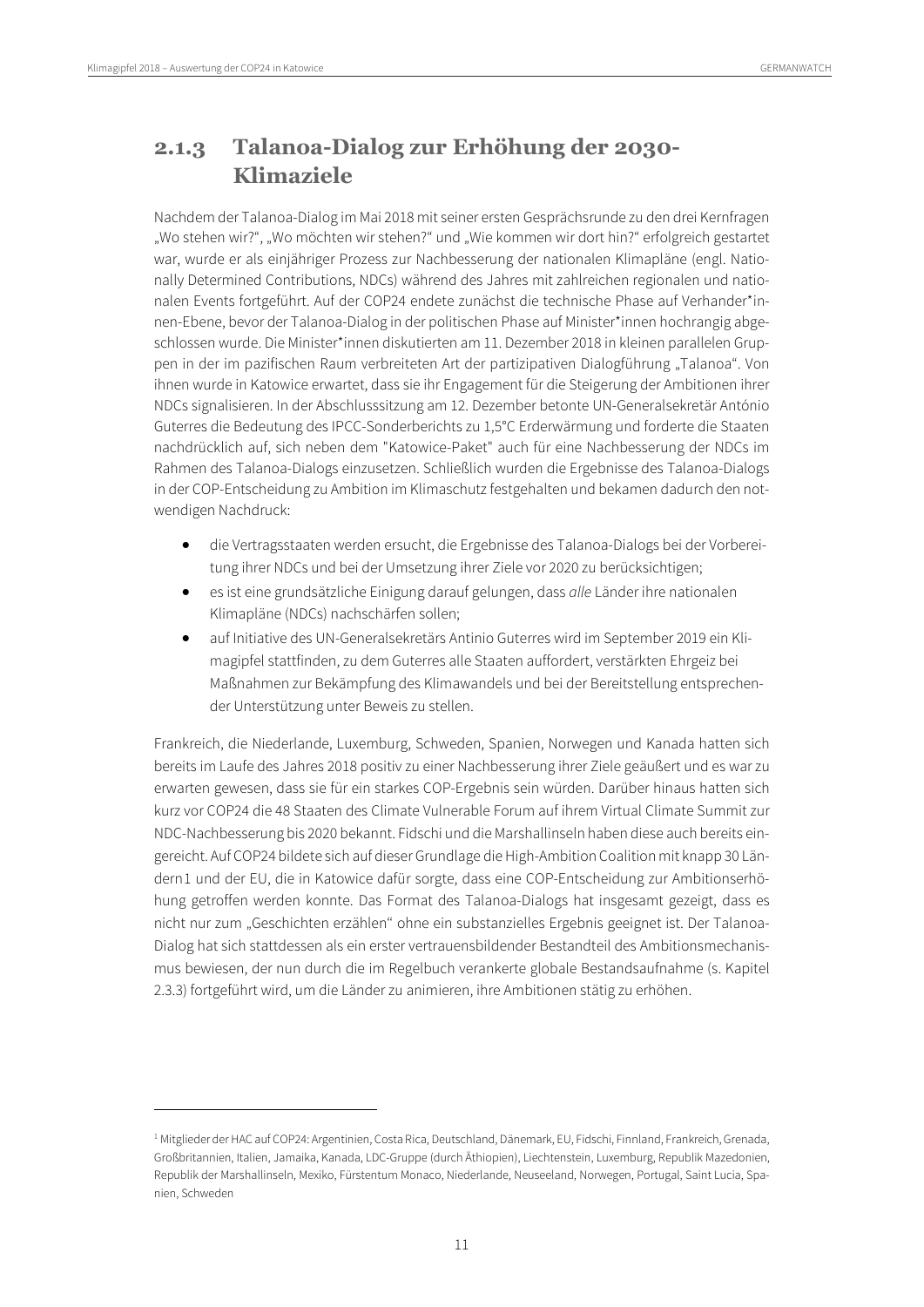## **Box 1: Welchen Einfluss hatten die Ergebnisse des IPCC-Sonderberichts zu 1,5 °C Grad auf die offiziellen Prozesse der COP?**

Die klaren Aussagen des im Oktober 2018 verabschiedeten IPCC Sonderberichts über die noch mögliche Begrenzung des globalen Temperaturanstiegs auf 1,5 °C ("IPCC SR1.5"), der vom Pariser Klimagipfel erbeten worden war, konnten bei der COP24 die Verhandlungen und den Talanoa-Dialog mit Fakten unterfüttern:

#### Formelle Verhandlungen

Zwar war der IPCC-Vorsitzende Hoesung Lee nicht zur Eröffnung der COP24 als Redner geladen, aber es gab zahlreiche Veranstaltungen um IPCC SR1.5. Am 4. Dezember 2018 hat das Nebenorgan SBSTA eine dreistündige Diskussion zu den zentralen Ergebnissen von IPCC SR1.5 durchgeführt. Am Ende kündigte der SBSTA Vorsitzende an, diese Veranstaltung gemeinsam mit dem anwesenden IPCC-Vorsitzenden auf der 50. SB-Sitzung in 2019 zusammenzufassen.

Das Thema IPCC SR1.5 war auch unter dem normalerweise wenig beachteten SBSTA-Tagesordnungspunkt "Research and Systematic Observation" prozedural angesprochen worden. Von der überwiegenden Mehrheit der Vertragsstaaten wurde vorgeschlagen, den IPCC SR1.5 "zu begrüßen". Doch wie oben erwähnt stimmten vier Länder –Saudi Arabien, die USA, Kuweit und Russland – dem nicht zu und wollten von IPCC SR1.5 lediglich "Notiz nehmen". Dieser Vorgang wurde von den Medien weltweit aufgriffen, so dass der wissenschaftliche IPCC SR1.5 zum weit diskutierten Politikum wurde. Dennoch lenkten v.a. die USA nicht völlig ein und formal konnte der Wert von 25 bis 30 Gigatonnen CO<sub>2eg</sub> für die bis 2030 noch möglichen globalen Emissionen, wenn die Erwärmung auf 1,5 °C begrenzt werden soll, nicht in der COP-Entscheidung verankert werden.

#### High Level Segment und Talanoa-Dialog

Im High Level Segment wurde IPCC SR1.5 von vielen Ministern in ihren Reden angesprochen. Dies ist ein gutes Signal: Die Botschaften des Weltklimarats sind in den Staaten angekommen. Auch in der politischen Phase des Talanoa-Dialogs konnte der IPCC-Vorsitzende am 11. Dezember über die wichtigsten Ergebnisse und Aussagen von SR1.5 berichten.

#### Zivilgesellschaft

Die Zivilgesellschaft ließ mit täglichen Beiträgen zum IPCC SR 1.5 im Newsletter eco keine Gelegenheit aus, auf die Wichtigkeit der Ergebnisse von IPCC SR 1.5 hinzuweisen. Weiterhin war IPCC SR1.5 beim Treffen der zivilgesellschaftlichen Organisationen mit den Vorsitzenden der Nebenorgane ein Themenschwerpunkt.

#### Fazit

Auch wenn IPCC SR1.5 substanzieller hätte erfasst werden müssen, fand er doch in den Diskussionen die erwünschte seriöse Betrachtung, die nötig war, um die politischen Verhandlungen zu informieren. Wie bereits angeführt, wird sich das Nebenorgan SBSTA in 2019weiter mit IPCC SR1.5 befassen. Auch die sogenannte zweite regelmäßige Überprüfung (engl. Second Periodical Review), die die Angemessenheit des Langfristziels und die Fortschritte zu seine Erreichung bewerten soll und deren Mandat ebenfalls 2019 beschlossen werden soll, kommt in Frage. Doch dazu wurde noch keine Entscheidung gefasst.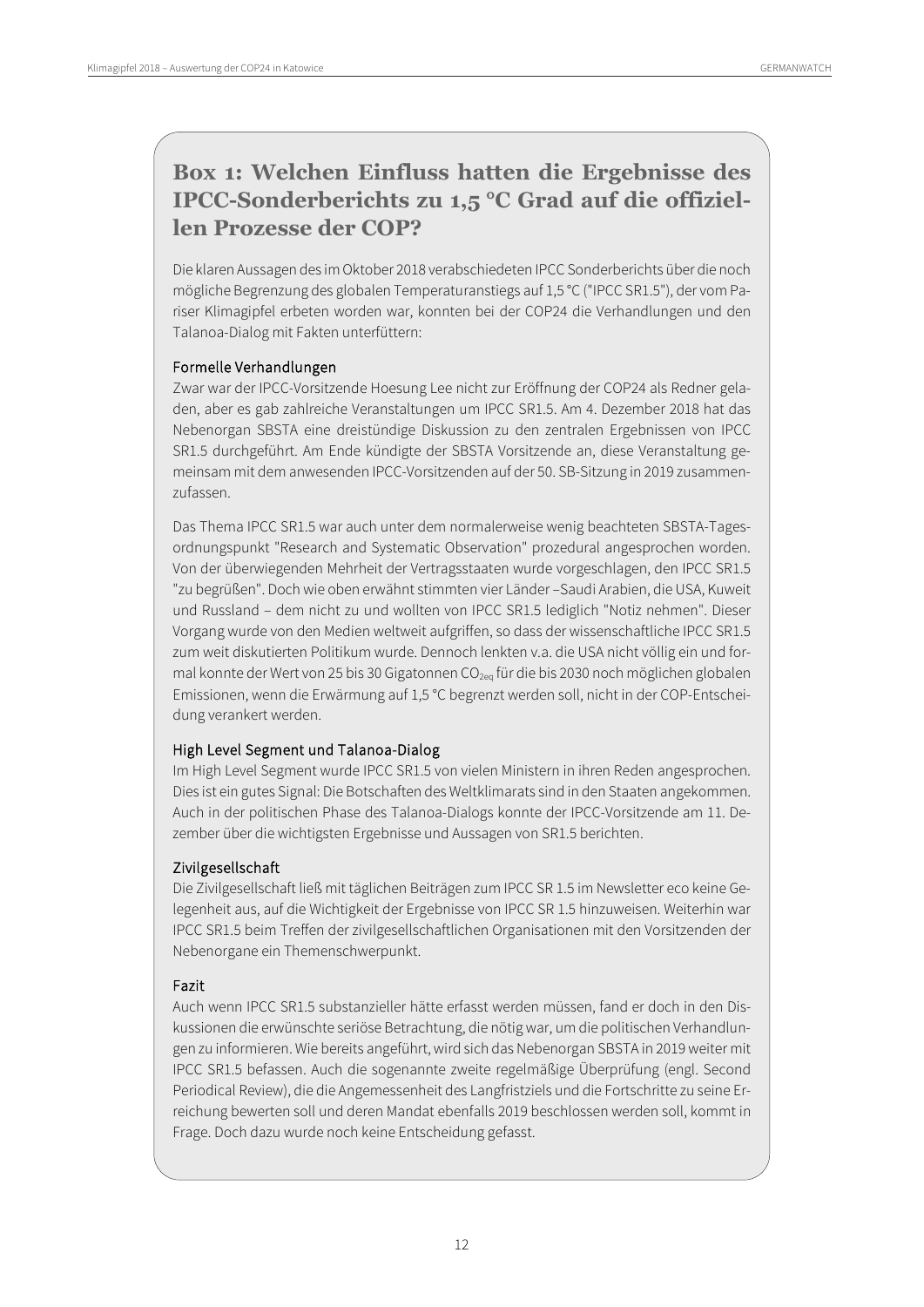## <span id="page-12-0"></span>**2.2 Bessere Aussichten auf verlässlichere Klimafinanzierung**

Die Beschlüsse zu Klimafinanzierung sind in der Summe eher als gut zu bewerten. Zentral sind die Vereinbarungen zur Transparenz der Klimafinanzierung. Außerdem wurde die Zukunft des Anpassungsfonds unter dem Paris-Abkommen durch einen Beschluss in Katowice gesichert. Auch für die Festlegung eines neuen langfristigen Ziels für Klimafinanzierung ab 2025 konnte ein Prozess eingerichtet werden, der 2020 beginnt. Darüber hinaus wurden dem Finanzausschuss der Klimarahmenkonvention wichtige Arbeitsmandate gegeben, deren Ergebnisse für die weiteren Debatten, auch im Rahmen der globalen Bestandsaufnahme ab 2023 als wichtiger Input dienen können. Dazu gehörten ein regelmäßiger Bericht zur Ermittlung der Bedürfnisse von Entwicklungsländern zur Umsetzung des Paris-Abkommens sowie eine regelmäßige Bestandsanalyse darüber, wie globale Finanzflüsse umgelenkt werden (vgl. Artikel 2.1.c des Paris-Abkommens).

Die Regeln und Institutionen zur Klimafinanzierung wurden gestärkt – aber jetzt ist auch mehr Geld notwendig. 2019 steht außerdem die Wiederauffüllung des Grünen Klimafonds (Green Climate Fund, GCF) an. Mit Ankündigungen zur Verdopplung der Beiträge für den Grünen Klimafonds haben Deutschland und Norwegen vorgelegt. Auch die anderen reichen Länder müssen 2019 ihre Beiträge verdoppeln. Detaillierte Bewertungen folgen in den nächsten Kapiteln.

## <span id="page-12-1"></span>**2.2.1 Langfristige Klimafinanzierung: 100 Milliarden und mehr**

Kaum Fortschritte gab es bedauerlicherweise bezüglich der Vorgaben zur sogenannten langfristigen Klimafinanzierung. Dieser vor allem politisch sehr wichtige Agendapunkt beschreibt traditionell die allgemeine Ausrichtung der Klimafinanzierung bis 2020 und steht somit im direkten Bezug zu den von den Industrieländern bis 2020 jährlich versprochenen 100 Mrd. US-Dollar. Hier haben die Geberländer vor zwei Jahren eine sogenannte "Roadmap" vorgelegt, die angibt, wie dieses Ziel in den kommenden Jahren erreicht werden soll. Bei der COP24 wurde versäumt, diesbezüglich mehr Klarheit zu schaffen – zum Beispiel durch eine Aktualisierung der Roadmap. Informationen diesbezüglich gab es nur durch den dritten Sachstandsbericht zu Klimafinanzflüssen (engl. 3rd Biennial Assessment and Overview of Climate Finance Flows), der vom Finanzkomitee der Klimarahmenkonvention (engl. Standing Committee on Finance) bei COP24 vorgelegt wurde. Demnach flossen in den Jahren 2015-2016 knapp 65 Mrd.US\$ (2015), bzw. 75 Mrd. US\$ (2016) von Industrie- an Entwicklungsländer. Vieles ist dabei in Form von Annahmen und Projektionen formuliert und beinhaltet somit ein gewisses Maß an Unsicherheiten, besonders bezüglich privater Finanzflüsse, die durch die öffentliche Hand mobilisiert wurden. Auch konkretere Maßnahmen, um das Ungleichgewicht zwischen finanzieller Unterstützung für Klimaschutz und für den Umgang mit Klimafolgen zu bekämpfen, wurden nicht beschlossen. So werden Industrieländer laut dem neuesten Beschluss lediglich aufgefordert, ihre Bemühungen zu erhöhen, um ein Gleichgewicht herzustellen und mehr öffentliches Geld für Anpassung bereitzustellen.

Darüber hinaus gab es auch lange Diskussionen um ein neues gemeinsames Ziel für die Klimafinanzierung. Das Pariser Klimaabkommen sieht vor, dass vor 2025 ein neues globales Ziel für die internationale Klimafinanzierung beschlossen werden soll. Dabei ist bereits jetzt klar, dass dies nicht allein von den traditionellen Geberländern erreicht werden wird. Unklar war bisher, wie der Prozess aussehen soll, um dieses politisch heiß zu diskutierende Ziel festzulegen.

Nach langen Verhandlungen konnten sich die Vertragsstaaten auf einen Beschluss einigen, der zumindest ein wenig Klarheit diesbezüglich schafft: Auf der COP26 in 2020 sollen die Beratungen zur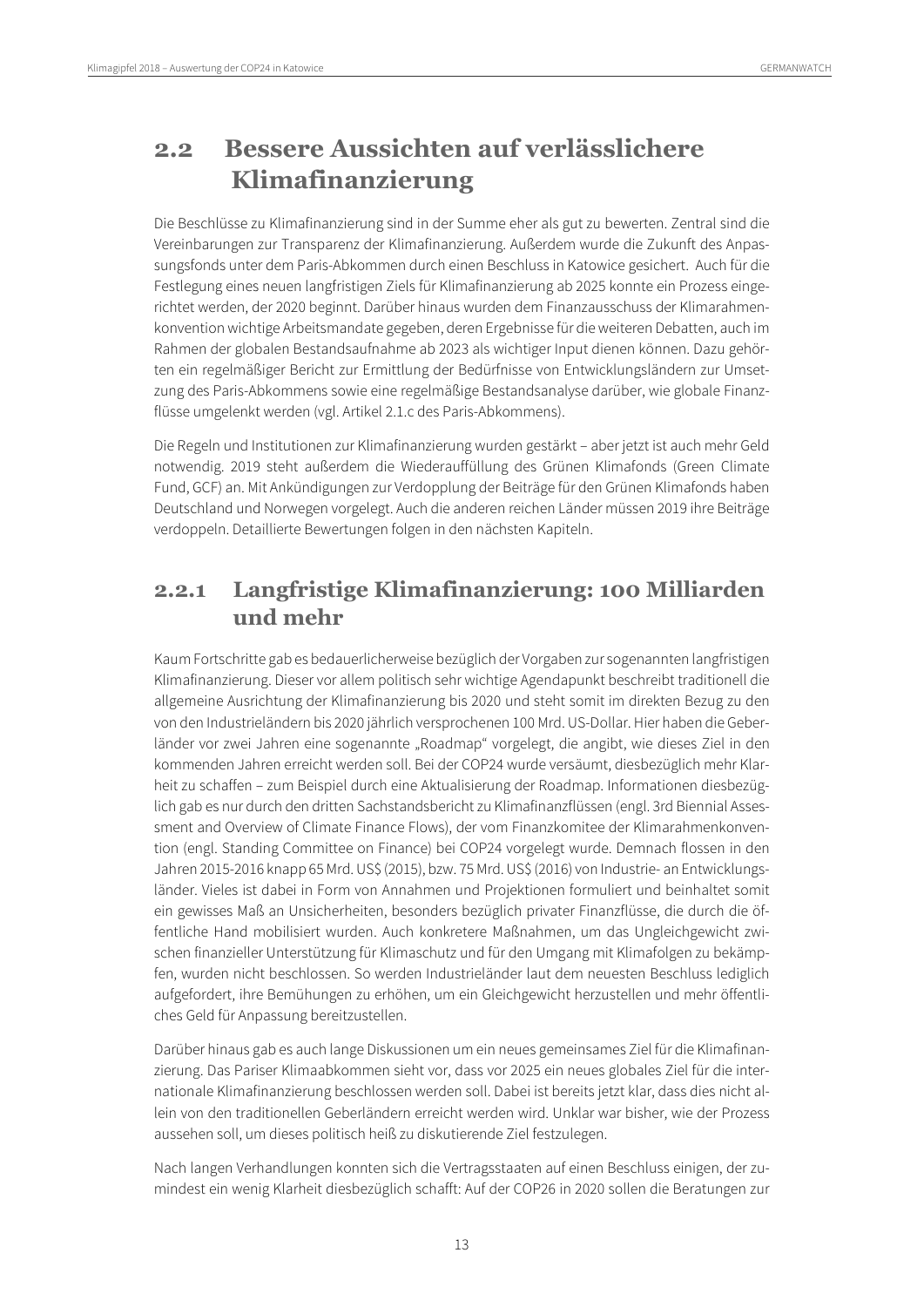Festlegung eines neuen kollektiven Ziels beginnen. Dabei ist klar, dass ein neues Ziel von der Untergrenze von 100 Mrd. US\$ jährlich ausgehen wird.[2](#page-13-1)

Die Entscheidung von Katowice erfüllt somit das Minimalergebnis, einen Prozess zur Festlegung eines neuen Langfristziels zu beschließen. Dabei gilt es nun sicherzustellen, dass die Fehler vermieden werden, die damals in 2009 bei der Festlegung des 100-Milliarden-Ziels gemacht wurden. Denn dieses Ziel war vor allem eine politisch motivierte Fixgröße und zu allgemein und unkonkret. Daher gab es immer wieder Raum für Interpretation und je nach Berechnungsmethode unterschiedliche Beurteilungsgrundlagen bezüglich der Erreichung des Ziels. Ein neues Ziel sollte daher aufgefächert sein in verschiedene Unterziele (z.B. für Anpassungsfinanzierung oder mobilisierte private Mittel), um eine bessere Messbarkeit zu ermöglichen und gleichzeitig auch den tatsächlichen Bedürfnissen der Empfängerländer Rechnung zu tragen.

### <span id="page-13-0"></span>**2.2.2 Zukunft des Anpassungsfonds**

Der Anpassungsfonds war auch beim Klimagipfel in Katowice anhaltendes Gesprächsthema in den Verhandlungen. Lange wurde um eine Entscheidung gerungen, die Klarheit darüber schafft, ob und wie der Anpassungsfonds in Zukunft dem Pariser Klimaabkommen dienen soll. Strittig war dabei die Frage, wie der Fonds vom Kyoto Protokoll in das Pariser Klimaabkommen überführt und wie die Übergangszeit geregelt wird. Vertreter der Entwicklungsländer zeigten sich besorgt, dass eine Auflösung der Verknüpfung mit dem Kyoto Protokoll zu einer Neuverhandlung der Modalitäten des Anpassungsfonds führen konnte (z.B. die Zusammensetzung seines Direktoriums). Dementsprechend lang zogen sich die Debatten. Weiterer Knackpunt war die Frage nach der zukünftigen Finanzierung des Fonds. Industrieländer stellten früh klar, dass ein formaler Auffüllungsprozess für sie nicht in Frage kommt; Entwicklungsländer zeigten sich zögerlich beim Verweis auf "innovative Finanzquellen" und der Verknüpfung zum Emissionshandel.

Schlussendlich konnte ein guter Kompromiss gefunden werden, der dem Anpassungsfonds die nötige Perspektive in der internationalen Klimafinanzarchitektur gibt: Der Fonds dient ab dem 1. Januar 2019 sowohl dem Kyoto Protokoll als auch dem Pariser Klimaabkommen. Sobald sich Erlöse aus dem Emissionshandel, der durch Artikel 6 des Pariser Klimaabkommens neu organisiert wird, erzielen lassen, wird der Anpassungsfonds komplett in das Paris Abkommen überführt. Der Fonds soll zukünftig über eine Abgabe auf den internationalen Emissionshandel sowie freiwillige öffentliche und private Quellen gespeist werden.

Im Zuge des Klimagipfels wurden dem Anpassungsfonds weitere Gelder zugesagt, sodass dieser sein Fundraisingziel für 2018 (90 Mio. US-Dollar) deutlich erfüllen konnte (siehe Tabelle 1). Wieder einmal ging Deutschland als gutes Beispiel voran und bekundete so seine Wertschätzung für den Fonds.

Die auf der COP24 gemachten Zusagen über 129 Mio. US\$ sind ein neuer Rekord. Das ist erfreulich. Da es sich dabei aber um einmalige freiwillige Beiträge handelt, wird es in den nächsten Jahren darauf ankommen, dem Anpassungsfonds stabilere Finanzquellen zu sichern.

<span id="page-13-1"></span><sup>&</sup>lt;sup>2</sup> vgl. www.unfccc.int/sites/default/files/resource/cp24\_auv\_collective%20goal.pdf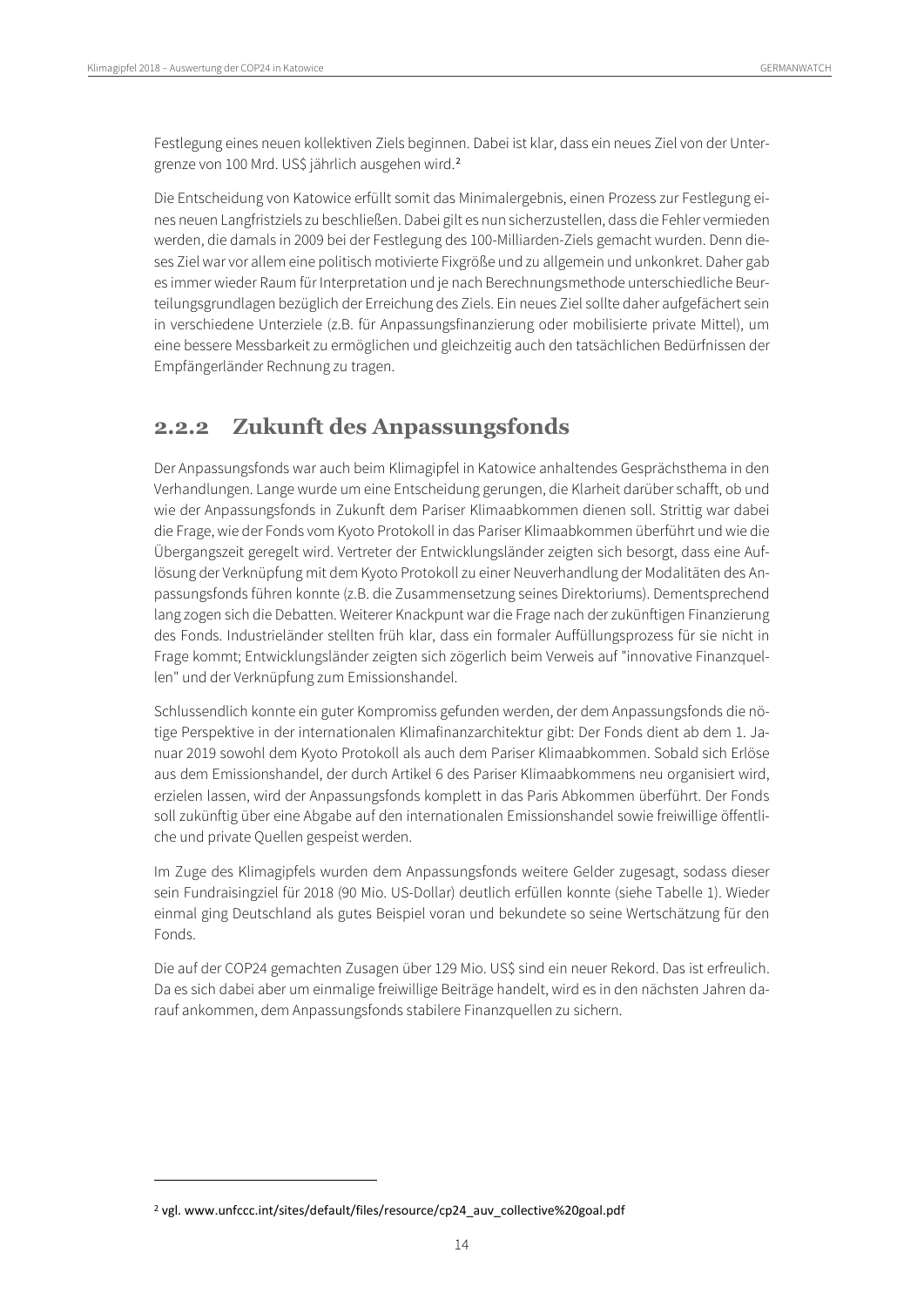| Beitragsland              | Ankündigung in<br>eig. Währung | Ankündigung in<br>US-Dollar |
|---------------------------|--------------------------------|-----------------------------|
| <b>EU-Kommission</b>      | 10 Mio. Furo                   | 11,38 Mio. USD              |
| Frankreich                | 15 Mio. Euro                   | 17 Mio. USD                 |
| Schweden                  | 50 Mio. SFK                    | 5,5 Mio. USD                |
| Neuseeland                | 3 Mio. N7D                     | 2 Mio. USD                  |
| Deutschland               | 70 Mio. Furo                   | 80 Mio. USD                 |
| Region Brüssel-Hauptstadt | 0,5 Mio. Euro                  | 0,57 Mio. USD               |
| Wallonische Region        | 4 Mio. Euro                    | 4,5 Mio. USD                |
| Italien                   | 7 Mio. Euro                    | 8 Mio. USD                  |
| Total                     | ca. 160 Mio. Euro              | ca. 129 Mio. USD            |

**Tabelle 1: Zusagen für den Anpassungsfonds 2018**

## <span id="page-14-0"></span>**2.3 Das Regelbuch: Umsetzungsregeln für das Paris-Abkommen beschlossen**

Das Paris-Abkommen ist seit dem 4. November 2016 in Kraft. Auf der COP24 wurden nun die Umsetzungsregeln (das sog. Regelbuch) beschlossen. Diese Umsetzungsregeln (engl. implementation guidelines) sollen dafür sorgen, dass das Pariser Klimaabkommen ab 2020 mit dem notwendigen Ehrgeiz und der notwendigen Transparenz umgesetzt werden kann. Sie sollen den Staaten ermöglichen, sich auf die in 2020 beginnende Umsetzung u.a. ihrer nationalen Klimapläne, auf die Berichtspflichten für die Messbarkeit und internationale Vergleichbarkeit der Maßnahmen und auf die alle fünf Jahre stattfindende Überprüfung des globalen Fortschritts zur Erreichung der Pariser Ziele in der globalen Bestandsaufnahme vorzubereiten.

Der Beschluss von robusten Regeln (der zumindest wichtigsten Elemente) zur Umsetzung des Paris-Abkommens auf der COP24 sollte den Ländern aber nicht nur Vorbereitungszeit geben, sondern auch durch multilaterale Verhandlungen Vertrauen zwischen den Verhandlungsstaaten aufbauen und damit die nationalen Klimaschutzbemühungen unterstützen. Der Beschluss der Umsetzungsregeln bekräftigt darüber hinaus das Signal aus Paris an Investoren und den Privatsektor, dass mit Klimaschutz und Anpassung global ernst gemacht wird. Auch bei Bundesstaaten, Städten und lokalen Regierungen soll dieses Signal zu weiteren Klimamaßnahmen ermutigen.

Da die für Textverhandlungen zur Verfügung stehende Zeit in Katowice sehr knapp und der Entwurfstext teilweise noch lückenhaften war, hatten Beobachter vor der COP24 Zweifel gehegt, ob der Beschluss des Regelwerks in Katowice überhaupt realistisch sei. Auf der COP24 wurden den Verhandler\*innen einige Bemühungen abverlangt, um die Umsetzungsregeln in Beschlusstexte zu verwandeln. Es ist geglückt – mit Ausnahme des Beschlusses zu Marktmechanismen, der auf die nächste COP verschoben wurde.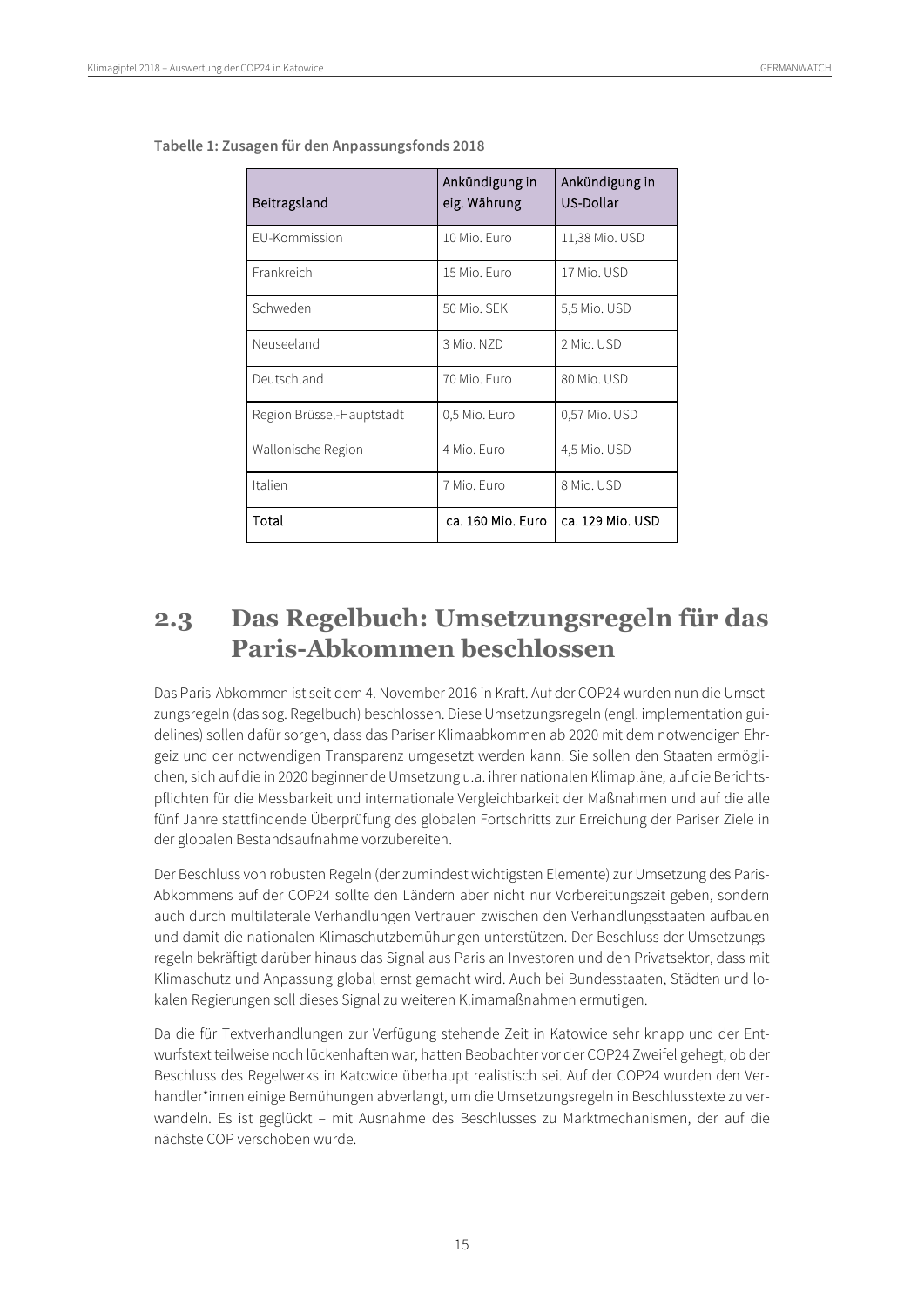Im folgenden Kapitel stellen wir die wichtigsten Elemente der Umsetzungsregeln vor und – wo relevant – die politischen Kompromisse zwischen den Staaten dazu dar. Auch analysieren wir, wo wir die Regeln als robust genug bewerten – und wo nicht.

## <span id="page-15-0"></span>**2.3.1 Regel für die nationalen Klimapläne (NDCs)**

Das sogenannte Regelbuch zur Umsetzung des Pariser Klimaabkommens ist das wesentliche Ergebnis der COP24. Im Zentrum des Pariser Klimaabkommens stehen die nationalen Klimapläne (nationally determined contributions, NDCs) der Staaten. In Katowice wurden Regeln für die Struktur und Inhalte dieser Klimapläne sowie für Berichterstattung und Überprüfung festgelegt. Leider enthalten sie keine Referenzen zur Paris-Präambel, in der ein Verweis auf die Beachtung der Menschenrechte bei Klimamaßnahmen festgehalten wurde.

## <span id="page-15-1"></span>**2.3.2 Ein gemeinsamer Transparenzrahmen**

Eines der wichtigsten Elemente des Regelbuchs ist der erweiterte Transparenzrahmen (Ad Hoc Working Group on the Paris Agreement (APA) agenda item 5: modalities, procedures and guidelines (MPGs) for the transparency framework for action and support referred to in Article 13 of the Paris Agreement<sup>[3](#page-15-2)</sup>). Transparenz unter dem UNFCCC-Regime wird oft synonym mit MRV verwendet, also mit Messung, Berichterstattung und Verifizierung (engl. measurement, reporting and verification, MRV). Es handelt sich allerdings um zwei unterschiedliche Handlungsebenen: MRV bezeichnet die interstaatlichen Prozesse zu Messung, Berichterstattung und Verifizierung, vor allem das Erheben von Daten auf Länderebene. Der erweiterte Transparenzrahmen hingegen beschäftigt sich darüber hinaus damit, was mit den erhobenen Daten dann auf internationaler Ebene geschieht – das heißt nach welchen Regeln sie von den Vertragsstaaten zusammengetragen und ausgewertet werden.

Der Transparenzrahmen umfasst sowohl angestrebte, erreichte und geplante Umsetzungen (engl. transparency of action) in den Bereichen Minderung und Anpassung, als auch geleistete und empfangene Unterstützung (engl. transparency of support) durch Finanzierung, Technologiekooperation und Kapazitätsaufbau. Damit überschneidet er sich mit vielen anderen Bereichen des Paris-Abkommens, insbesondere mit den Berichten über nationale Klimapläne (NDCs) und Anpassung. Diese Überschneidungen sowie die Breite des Themas machten die Verhandlungen zu Transparenz besonders komplex und bescherten den Verhandelnden auf der COP24 in Katowice lange Verhandlungsrunden.

Wichtigstes Ziel des Transparenzrahmens ist es, gegenseitiges Vertrauen für die effektive Umsetzung des Paris-Abkommens zwischen den Vertragsstaaten zu schaffen, besonders zwischen den Gruppen der Industriestaaten und denen der Schwellen- und sogenannter Entwicklungsländer. Denn einerseits werden ärmere Länder ihre nationalen Beiträge zur Umsetzung des Abkommens nur steigern, wenn sie sich der Unterstützung durch die reicheren Länder sicher sein können und diese mit gutem Beispiel vorangehen. Andererseits muss zum Beispiel eine Tonne CO<sub>2</sub> in der EU auch einer Tonne CO<sub>2</sub> in China oder Indien entsprechen, damit die Anstrengungen aller Länder vergleichbar sind und das Voranschreiten der Umsetzung des Abkommens in seiner Gesamtheit bewertet werden kann.

Um die Spaltung zwischen zwei Ländergruppen mit der Zeit aufzuheben, wurde im Paris-Abkommen ein für alle Länder gemeinsamer Transparenzrahmen beschlossen. Als Teil der Regelungen zu Transparenz wurden in den letzten drei Jahren spezifische Modalitäten, Prozesse und Richtlinien

<sup>3</sup> Für alle Artikelangaben aus dem Paris-Abkommen siehe:

<span id="page-15-2"></span>www.unfccc.int/files/essential\_background/convention/application/pdf/english\_paris\_agreement.pdf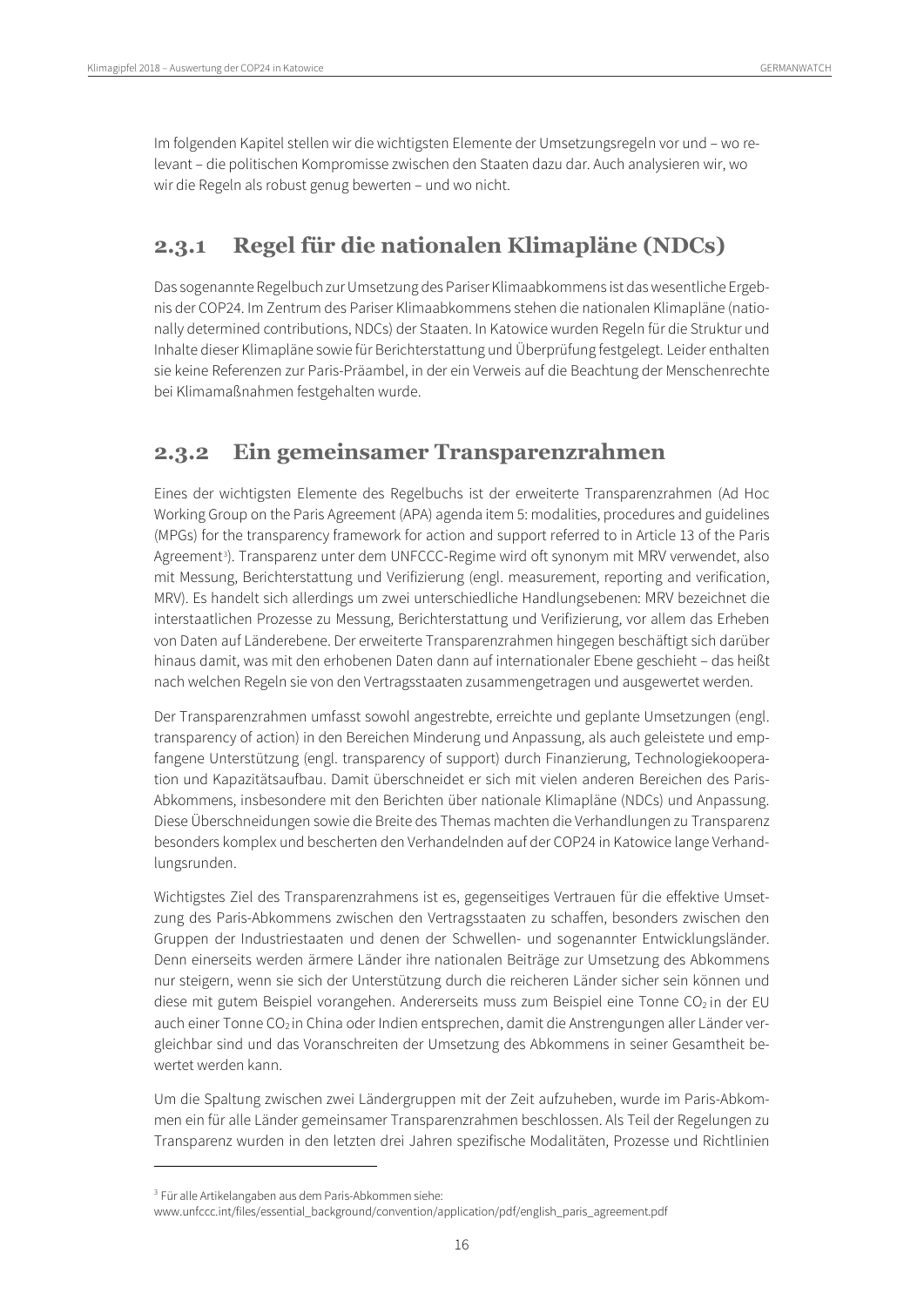(engl. Modalities, Procedures, Guidelines, MPGs) für die konkrete Ausgestaltung des Transparenzrahmens entwickelt. Politisch kompliziert war dies, weil ein für alle Länder gültiges Regelwerk entstehen sollte, das zu vergleichbaren Berichten führt. Gleichzeitig sollte allerdings auch die nationale Souveränität und Selbstbestimmung der Länder respektiert und ihnen die Flexibilität ermöglicht werden, die sie in Anbetracht ihrer individuellen nationalen Gegebenheiten benötigen. Besonders sollten hier die Kapazitäten der am wenigsten entwickelten Länder und der kleinen Inselstaaten unter den Entwicklungsländern berücksichtigt werden. Außerdem sollte sichergestellt werden, dass diese nicht übermäßig belastet werden. Dies ist (weitestgehend) gelungen.

Flexibilität ist zunächst nötig, da im Moment die nationalen Möglichkeiten zur Durchführung von Messung, Berichterstattung und Verifizierung in Industrie-, Schwellen-, und Entwicklungsländern weit auseinanderliegen. Ein Unterziel des Transparenzrahmens ist es daher, dass Länder, die in diesen Bereichen bereits sehr gut aufgestellt sind, die Länder mit Aufholbedarf dabei unterstützen, die entsprechenden Verfahren national zu entwickeln und umzusetzen - mit dem Langfristziel, dass alle Länder qualitativ und quantitativ gleichwertige Daten abliefern können. Dieser Prozess sollte von den ärmeren Ländern nicht als Belastung gesehen werden, sondern als Chance, Institutionen und Kapazitäten im Bereich Monitoring und Evaluierung auf nationaler Ebene aufzubauen, die auch weit über den UNFCCC-Bereich hinaus für sie nutzbar und nützlich sind.

Die großen Streitpunkte, die in Bezug auf die Ausgestaltung des Transparenzrahmens zwischen verschiedenen Ländergruppen bestanden, konnten in Katowice weitestgehend ausgeräumt werden. Es ist gelungen, Regeln für einen gemeinsamen Transparenzrahmen für alle Länder zu beschließen – und das obwohl vor allem die arabische Ländergruppe und die Verhandlungsgruppe "gleichgesinnter Entwicklungsländer'' (engl. Like-Minded Developing Countries, LMDCs) unter Wortführung von Saudi-Arabien und China lange darauf beharrt hatten, dass es jeweils ein Transparenzregelwerk für Industriestaaten und eins für Entwicklungsländer geben sollte. Dies ist eine große Erleichterung, da eine Entscheidung für zwei Regelwerke die Vergleichbarkeit von Umsetzungs- und Unterstützungsbemühungen unterminiert hätte. Gemeinsame Transparenzregeln sind unerlässlich, damit Informationen vergleichbar und für die globale Bestandsaufnahme zur Ambitionserhöhung nutzbar sind. Nur so kann das Voranschreiten der Umsetzung des Paris-Abkommens in seiner Gesamtheit ausgewogen bewertet werden.

Anstelle zweier unterschiedlicher Berichtsformate muss mit der Entscheidung aus Katowice nun jedes Land alle zwei Jahre einen umfassenden Transparenz-Bericht abliefern. Außerdem sieht das neue Transparenz-Regelwerk Flexibilität in Form von Übergangsregeln für Entwicklungsländer vor, die diese nach Selbsteinschätzung aufgrund noch unzureichender Kapazitäten benötigen. Verbesserungen derer Berichte werden allerdings mit dem Ziel unterstützt, dass alle Länder langfristig quantitativ und qualitativ gleichwertige Transparenz-Berichte erstellen können. So müssen beispielsweise Länder in ihren Treibhausgas-Berichten (engl. GHG inventories) über alle sieben Kyoto Gase (CO<sub>2</sub>, CH<sub>4</sub>, N<sub>2</sub>O, HFCs, PFCs, SF<sub>6</sub>, NF<sub>3</sub>) Bericht erstatten. Entwicklungsländer, die hier Flexibilität benötigen, dürfen hingegen zunächst nur über mindestens drei Hauptgase (CO<sub>2</sub>, CH<sub>4</sub>, N<sub>2</sub>O) berichten. Enttäuschend ist allerdings, dass die ersten Transparenz-Berichte erst bis zum 31.12.2024 eingereicht werden müssen. Das ist zu spät, als dass sie für die erste Runde der Globalen Bestandaufnahme in 2023 (siehe Kapitel 2.3.3) genutzt werden könnten.

Treibhausgas-Berichte können in den Jahren, in denen auch ein Transparenz-Bericht ansteht, entweder als Teil dieses oder als eigenständiges Dokument eingereicht werden. Alle Länder müssen dafür nunmehr die IPCC-Richtlinien von 2006 und nachfolgende Versionen benutzen. Die Richtlinien von 1996 dürfen nicht mehr angewendet werden – dafür hatte sich in Katowice vor allem Brasilien eingesetzt. Außerdem drängte Brasilien darauf, dass es Ländern freigestellt wird, ob sie quantitative Indikatoren in ihre Treibhausgas-Berichte aufnehmen oder sich auf eine rein qualitative Beschreibung beschränken können. Diese Verwässerung der Transparenzregeln konnte allerdings weitgehend vermieden werde. Besorgniserregend ist, dass die Überprüfung der Emissionsberichte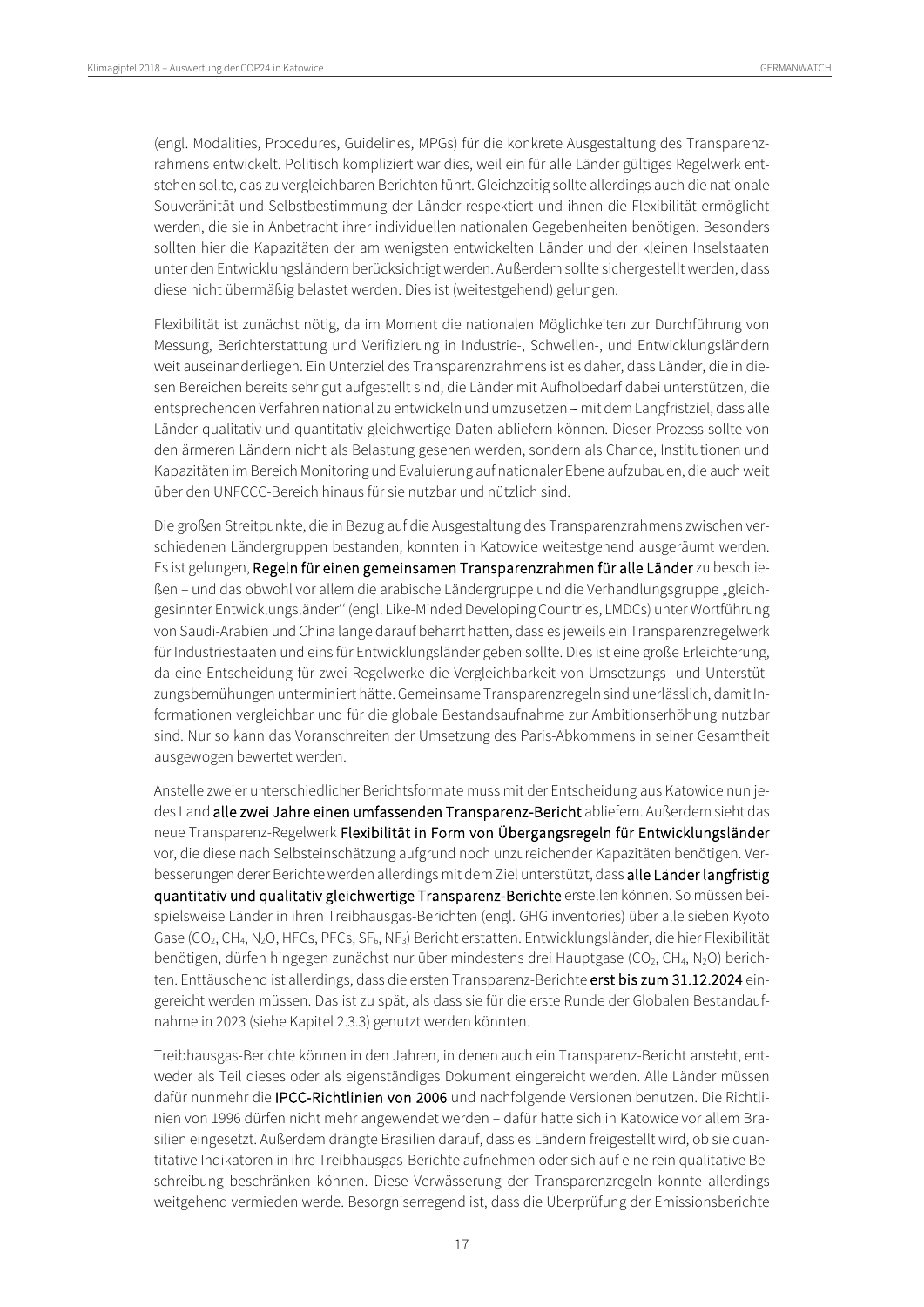in denjenigen Jahren, in denen kein Transparenz-Bericht ansteht, in vereinfachter Form durchgeführt werden darf. Die entspricht nicht dem Mandat aus dem Paris Abkommen, laut dem der Transparenzrahmen sicherstellen muss, dass Länder mindestens die bisherige Qualität und Quantität ihrer Berichterstattung beibehalten.

Auch im Konflikt darum, ob klimabedingte Schäden und Verluste (engl. loss and damage) Teil der Berichterstattung und Überprüfung im Sinne des erweiterten Transparenzrahmens sind oder nicht, konnte man sich in Katowice einigen. Das Thema ist nun zwar Teil des Transparenzrahmens, aus Sicht von Germanwatch aber leider nicht stark genug verankert und in den Kapiteln zu Unterstützung fehlt es gänzlich (für nähere Informationen siehe Kapitel 3.1).

In Bezug auf die Beteiligung der Zivilgesellschaft an Berichterstattung und Überprüfung konnten in Katowice leider keine Fortschritte erzielt werden. Den Workshops, in denen die Vertragsstaaten ihre Berichte vorstellen und sich den Fragen anderer Länder stellen, dürfen Beobachter beiwohnen. Sie dürfen aber weiterhin keine Fragen einreichen oder sich in den Workshops zu Wort melden.

Eine Frage, die in Katowice noch weitestgehend offengeblieben ist, betrifft den internationalen Emissionshandel (s. Box 4). Brasilien wollte erreichen, dass dieser nicht im Transparenzregime berücksichtigt wird und versuchte auch, Sonderregeln für sich herauszuschlagen. Dadurch wären riesige Schlupflöcher entstanden. Dies konnte zwar zunächst vermieden werden, indem eine Entscheidung diesbezüglich auf die nächste COP verschoben wurde – sie ist damit aber nicht aufgehoben. Es bleibt abzuwarten, wie kompromissbereit sich Brasiliens Delegation unter Bolsonaro diesbezüglich auf der COP25 zeigen wird.

### <span id="page-17-0"></span>**2.3.3 Globale Bestandsaufnahme ab 2023**

In Paris wurde vereinbart, ab 2023 alle fünf Jahre zu überprüfen, inwiefern die Weltgemeinschaft in die globalen Ziele des Paris-Abkommens erreicht hat und die nationalen Klimapläne entsprechend nachgeschärft werden müssen. Die sogenannte globale Bestandsaufnahme (engl. global stocktage, GST) ist das Kernstück dieses Ambitionsmechanismus im Pariser Klimaabkommen. In Katowice wurden auch hierfür Regeln beschlossen. Diese Richtlinien des GST sind als robust zu bewerten, da sie sich auf die Überprüfung der globalen Maßnahmen, gemessen an den drei Paris-Zielen zur Begrenzung des Temperauranstiegs, zum Resilienzaufbau und zur Umleiten der Finanzströme beziehen – nicht nur generell auf Themen wie Klimaschutz, Anpassung und Finanzierung. Auch klimabedingte Schäden und Verluste werden berücksichtigt. Damit ist der Wirkungsbereich des GST eng am Paris-Abkommen ausgerichtet und ermöglicht zu prüfen, ob die kollektiven Klimapläne der Länder insgesamt ausreichen, um die Paris-Ziele zu erfüllen.

Die Gestaltung der globalen Bestandsaufnahme in drei Phasen ist realistisch umsetzbar und pragmatisch. Es werden zunächst (fortlaufend) Informationen gesammelt, die in der technischen Phase analysiert werden, um in der politischen Phase daraus Schlüsse zu ziehen. Dabei unterliegt die Bestandsaufnahme den Kriterien der Gerechtigkeit und der besten verfügbaren Wissenschaft. Auch die Erwartungen an die Ergebnisse des Prozesses sind im Beschluss von Katowice klar formuliert und sollen in COP-Entscheidungen festgehalten werden. Bis zur erstmaligen globalen Bestandsaufnahme in 2023 werden weitere Details für diesen ersten Prozess formuliert werden müssen.

Nichtstaatliche Akteure haben die Chance, am GST teilzunehmen, indem sie Input zum GST einreichen. Formal werden diese Inputs allerdings nicht online erfasst, sondern nur die Submissions der Vertragsstaaten in einem offiziellen Portal online gestellt. In den Verhandlungen wurde angemerkt, dass es für nichtstaatliche Akteure es ein separates Portal geben solle, das im jetzigen Beschluss aber unerwähnt bleibt.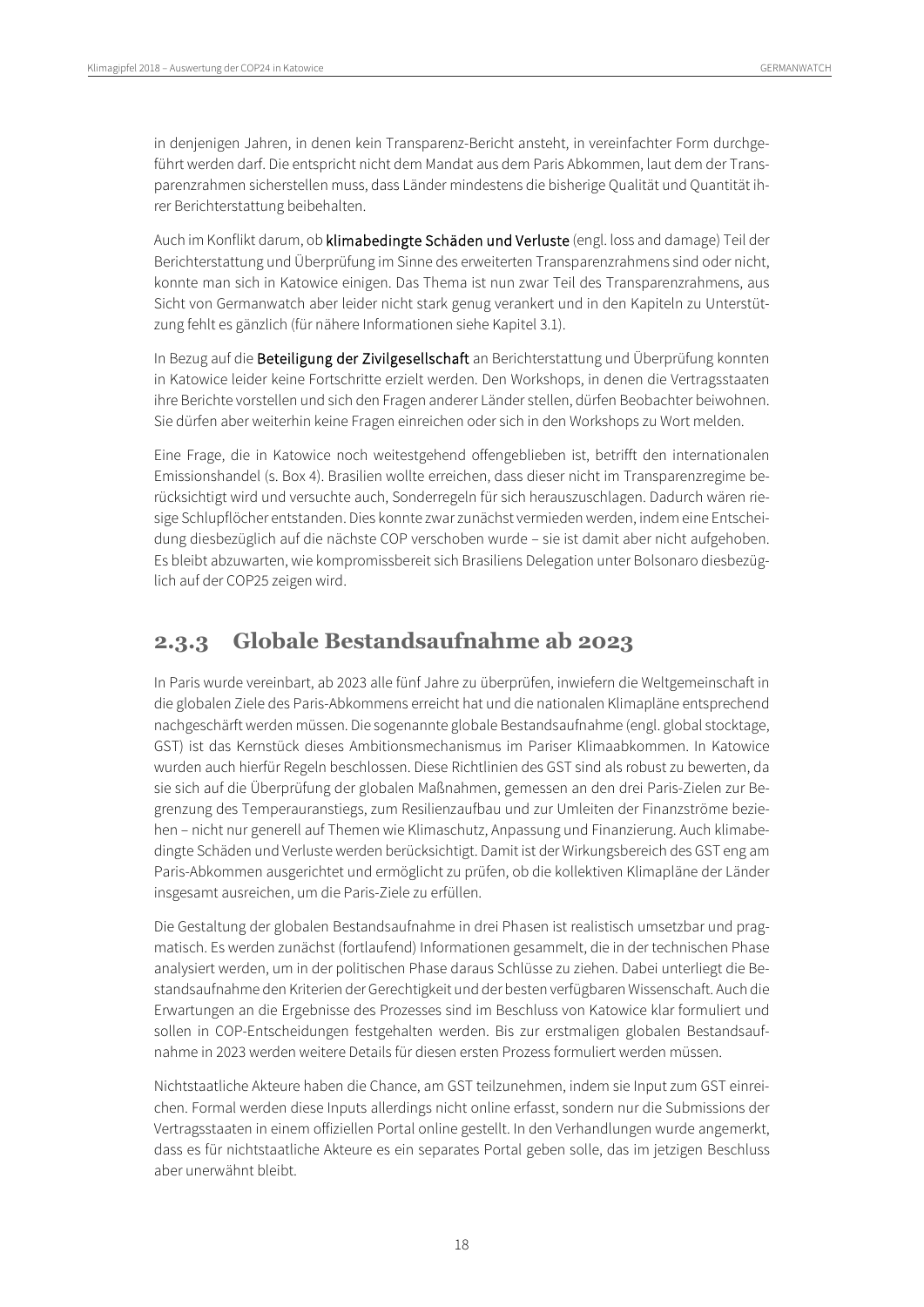## **Box 2: Marktmechanismen**

Im Artikel 6 des Paris-Abkommens sind Mechanismen für internationalen Emissionshandel vorgesehen, mit denen Länder sich Klimaschutzmaßnahmen in anderen Ländern auf eigene Klimaziele anrechnen lassen können. Wenn hierbei keine Vorsorge gegen doppelte Anrechnung getroffen wird, können dadurch große Schlupflöcher entstehen, die die Integrität des gesamten Paris-Abkommens bedrohen würden. Insbesondere Brasilien hat bis in die letzten Stunden der Konferenz erbitterten Widerstand gegen Regeln geleistet, die solche Doppelanrechnung ausschließen sollen – sowohl in den Umsetzungsregeln zum Artikel 6 als auch im Transparenzrahmenwerk. Im Ergebnis wurden alle Entscheidungen zu Marktmechanismen auf die Konferenz im kommenden Jahr (COP25) vertagt. Es ist sehr zu begrüßen, dass die anderen Länder hier dem brasilianischen Druck nicht nachgegeben haben. Marktmechanismen sind hochkomplex und können ohne stringente Regeln mehr Schaden als Nutzen anrichten. Dass die Verhandler\*innen sich hier ein weiteres Jahr gegeben haben, um diese Regeln zu entwickeln, ist richtig.

## <span id="page-18-0"></span>**2.3.4 Format und Umfang der Berichte über Anpassung**

Wie im Paris-Abkommen festgeschrieben, sollen die Staaten regelmäßig ihre Prioritäten, Unterstützungsbedarf, Pläne und Aktivitäten für die Anpassung an den Klimawandel kommunizieren. Dazu wurden in Katowice Richtlinien verabschiedet. Obwohl deren Einhaltung freiwillig ist, waren sie umstritten, da sie einen Standard zu Berichterstattung und Unterstützung dafür setzen. Es wird den berichtenden Ländern selbst überlassen sein, in welchem Dokument die Informationen übermittelt werden. Sie können zum Beispiel Teil der Nationalen Anpassungspläne (NAPs) oder der NDCs sein. Die Richtlinie zum Inhalt ist aber für alle Dokumente identisch – hier hatten einige Länder unterschiedliche Richtlinien gefordert, was die Vergleichbarkeit verschlechtert hätte. Weiterhin enthalten die Richtlinien wichtige Berichtspunkte, wie traditionelles und indigenes Wissen oder Genderresponsive Anpassungsmaßnahmen einzubeziehen. Auch wenn die Berichte über Erreichtes informieren können, ist es wichtig, dass der Fokus auf zukünftigen Anpassungsbedarfen liegt. Um diese zu erkennen und Lücken angehen zu können, ist der Blick nach vorn unerlässlich. Zu bemängeln ist, dass ärmeren Ländern keine direkte Unterstützung bei der Erstellung der Berichte zugesagt wurde. Dies wird nun auch Aufgabe bilateraler Zusammenarbeit sein.

Unabhängig für welches Dokument die Informationen erstellt werden, sollen sie in einem Anpassungsregister direkt zugänglich sein (PA Artikel 7, Paragraph 12). Erfreulich ist, dass Klimaschutzund Klimaanpassungsmaßnahmen getrennt voneinander und für die breite Öffentlichkeit zugänglich gemacht werden. Auf diese Weise können Maßnahmen in einem Bereich fehlende Aktivitäten in einem anderen nicht verdecken und auch von nichtstaatlichen Akteuren unkompliziert nachvollzogen werden. Nachdem in Katowice die Details festgelegt wurden, ist das Sekretariat nun beauftragt einen Prototyp zu erstellen und bei den Zwischenverhandlungen in Bonn im Juni 2019 vorzustellen.

Ein weiterer Verhandlungspunkt war die Frage, wie die Anpassungsanstrengungen der Entwicklungsländer anerkannt werden können. Entwicklungsländer möchten, dass ihre Anstrengungen an prominenter Stelle gewürdigt werden. Letztere werden nun Teil des Syntheseberichts der globalen Bestandsaufnahme sein und auf High-Level-Veranstaltungen anerkannt.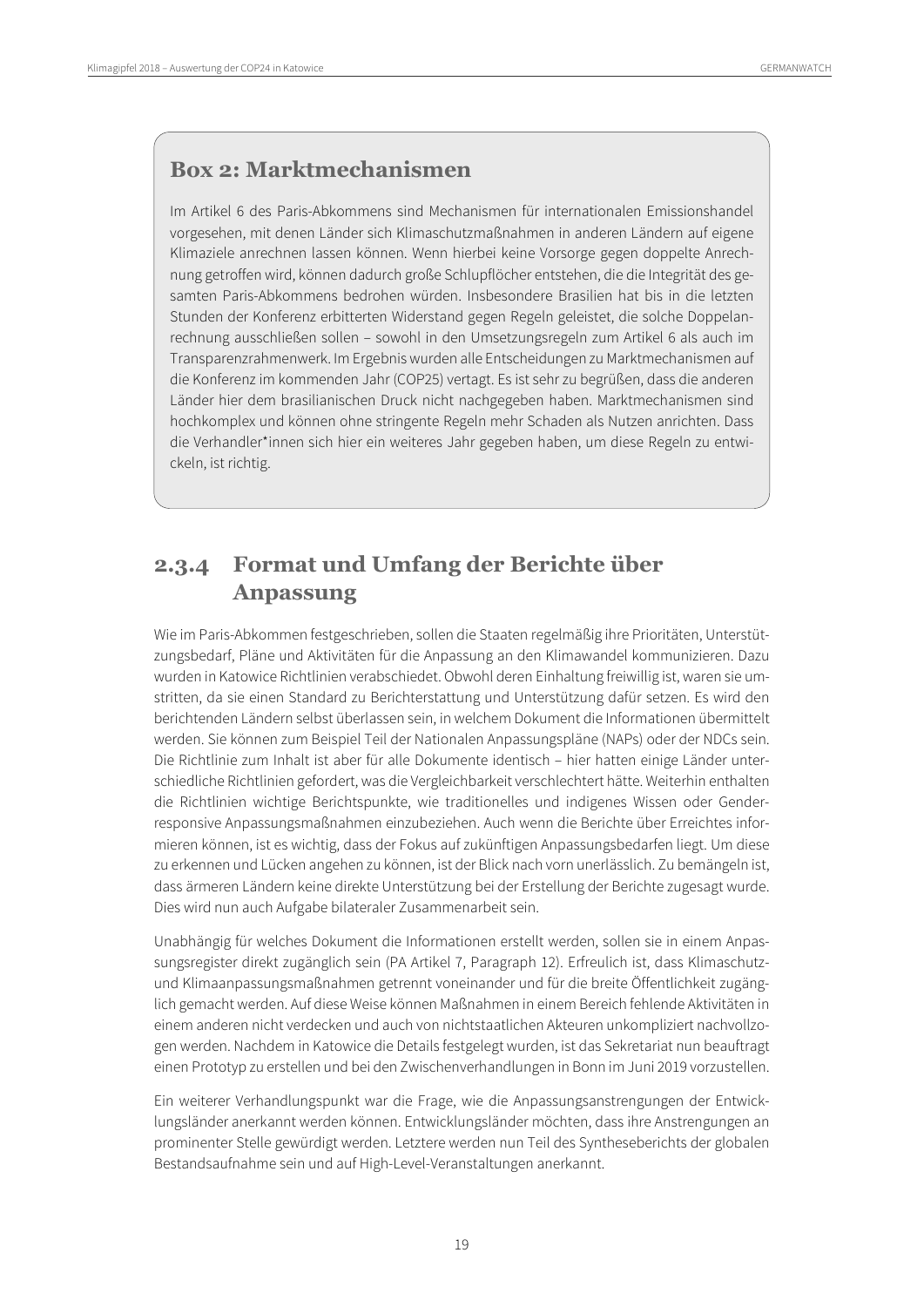$\overline{a}$ 

## <span id="page-19-0"></span>**2.3.5 Richtlinien für Berechnung geleisteter und erhaltener Klimafinanzierung**

### **Angaben über geplante Klimafinanzierung (Artikel 9.5)**

Das Pariser Klimaabkommen sieht gemäß Artikel 9.5 vor, dass Industrieländer alle zwei Jahre indikative, quantitative und qualitative Angaben zur Höhe ihres geplanten Beitrags an öffentlicher Klimafinanzierung machen sollen. Der Artikel baut dabei auf der Idee der bei der COP19 in Warschau beschlossenen "strategies and approaches" auf und entwickelt diese weiter. Gemäß dem Mandat aus Paragraph 55 der Begleitentscheidung der COP21 in Paris, galt es in Katowice nun zu identifizieren, welche Art von Information die Vorgaben des Artikels 9.5 erfüllt.

Der Prozess dazu wurde bereits 2016 Jahr in Marrakesch angestoßen und war besonders seit der Klimakonferenz COP23 in Bonn eines der Streitthemen in den Klimaverhandlungen. Im Kern verbirgt sich dahinter die alte Debatte der Vorhersehbarkeit und Nachhaltigkeit von Klimafinanzierung. So fordern Empfängerländer schon seit geraumer Zeit klarere Angaben darüber, wieviel Klimafinanzierung von Industrieländern zukünftig bereitgestellt wird.

Erwartet zäh waren die Verhandlungen zu Artikel 9.5 auch in Katowice. Schnell wurde klar, wo die Knackpunkte lagen. Zum einen war es lange strittig, welche Informationen im Rahmen der Berichterstattung von Geberländer geliefert werden müssen. Hierbei forderten Entwicklungsländer insbesondere klare Angaben dazu, welchen Teil der in Aussicht gestellten Beiträge zur Klimafinanzierung "neu und zusätzlich" sind. Das sind Beiträge, die tatsächlich auf neuen, nicht bereits vorher gemachten Ankündigungen basieren und zusätzlich zur öffentlichen Entwicklungszusammenarbeit (engl. Official Development Assistance, ODA) sind. Zum anderen forderten besonders die kleinen Inselstaaten Angaben dazu, welche Gelder für den Umgang mit klimabedingten Schäden und Verlusten durch den nicht mehr vermeidbaren Klimawandel bereitgestellt werden.

Darüber hinaus gab es prozedurale Fragen, etwa der Zeitpunkt der Berichterstattung oder wie man die eingereichten Berichte der Geberländer als Input für die globale Bestandsaufnahme nutzen kann.

Schlussendlich konnten sich die Vertragsstaaten auf Regeln einigen, die zumindest in der Theorie ein höheres Maß an Vorhersehbarkeit liefern. Bedauerlich ist, dass das Thema "Umgang mit Schäden und Verlusten" aus der finalen Fassung des Beschlusses gestrichen wurde. Trotzdem liefert die Entscheidung von Katowice eine gute Basis für mehr Klarheit und Transparenz in der Klimafinanzierung: So sollen Geberländer etwa qualitative und quantitative Informationen über die Höhe, die genutzten Kanäle und Instrumente liefern; Angaben zu Regionen, Empfängern und Zielgruppen machen; den Zweck und Art der Unterstützung (etwa Klimaschutz, Anpassung an den Klimawandel, Technologietransfer etc.) offenlegen; oder darlegen, welche Teile der angekündigten Beiträge "neu und zusätzlich" sind.[4](#page-19-1) Die Berichterstattung soll im Jahr 2020 beginnen und wird in einem Synthesebericht durch das Sekretariat der Klimarahmenkonvention aufbereitet. Positiv ist zu bewerten, dass der Synthesebericht als Input für die Zielüberprüfungs-Runden alle fünf Jahre Berücksichtigung findet. Darüber hinaus gibt es die Möglichkeit, im Jahr 2023 die Art oder den Umfang der bereitgestellten Informationen durch die Geberländer zu aktualisieren und anzupassen, nachdem man Erfahrungen mit der Berichterstattung gemacht hat.

<span id="page-19-1"></span><sup>4</sup> Vgl. Entscheidung zu Artikel 9.5: www.unfccc.int/sites/default/files/resource/cp24\_auv\_pa9.5.pdf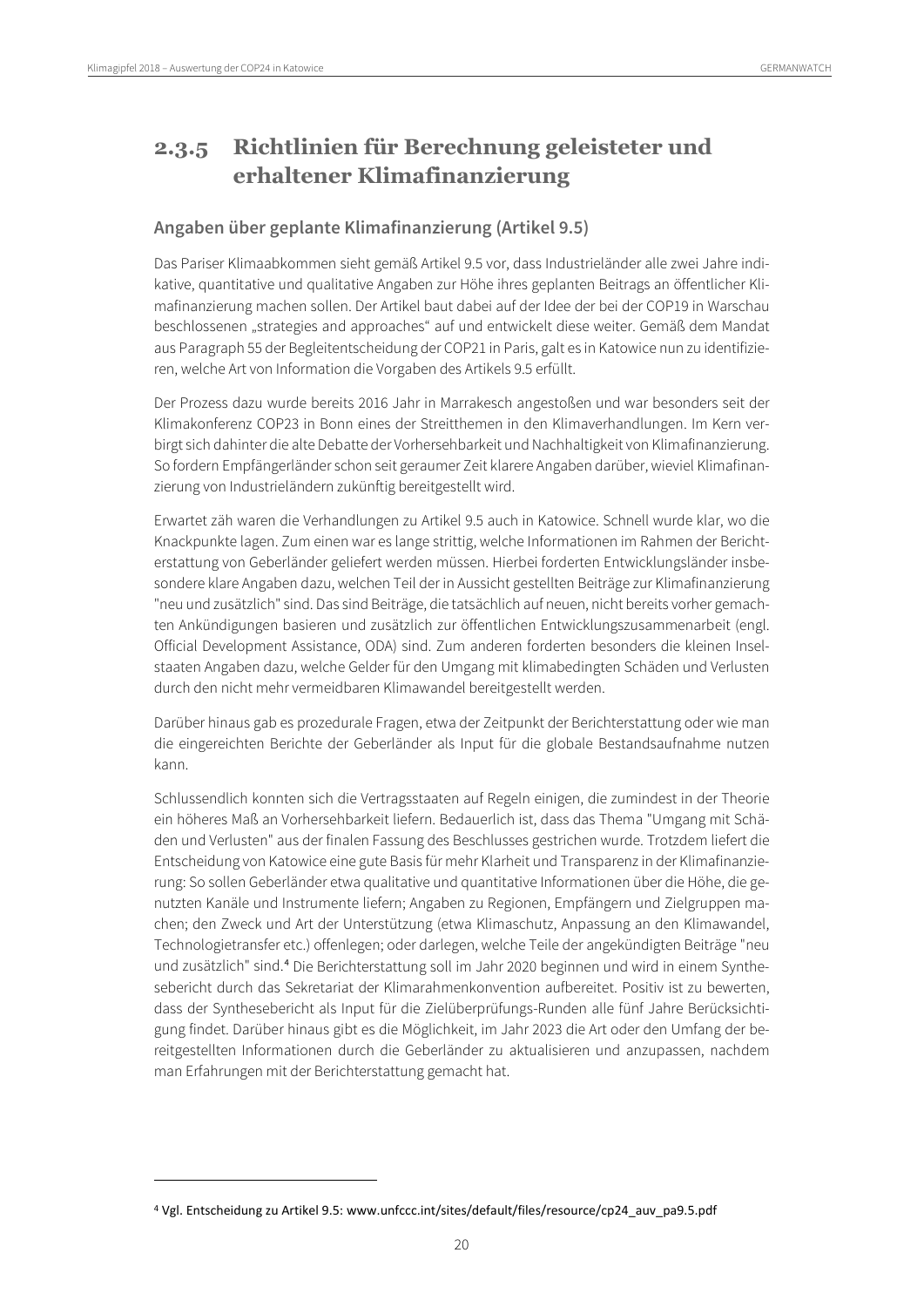### **Richtlinien für die Berechnung geleisteter und erhaltener Klimafinanzierung (Artikel 9.7)**

Neben der ex-ante Berichterstattung beinhaltet das Pariser Klimaabkommen in Artikel 9.7 auch die Vorgabe, dass Industrieländer alle zwei Jahre transparente und konsistente Informationen bereitstellen, wie sie Entwicklungsländer durch öffentliche Klimafinanzierung unterstützt haben. Hier war das Ziel, in Katowice die Modalitäten und Richtlinien für die Berichterstattung festzulegen und zu beschließen. Sowohl bei der COP22 in Marrakesch im November 2016 als auch bei der COP23 in Bonn im November 2017 wurden erste Elemente diskutiert, die das Rahmenwerk zur Berichterstattung und Rechnungslegung beinhalten könnte. Nun galt es die Arbeit fortzusetzen.

Der Beschluss zu den Regeln der Berichterstattung über geleistete Beiträge zur Klimafinanzierung war eine der Schlüsselentscheidungen für das Regelbuch zur Umsetzung des Pariser Klimaabkommens. Dementsprechend heißt wurde das Thema diskutiert. Die Verhandlungsrunde in Bangkok im September 2018 hatte bereits einen Entwurf für einen Beschlusstext geliefert, bei dem es nun darum ging, die verbleibenden Optionen zu verhandeln und zu beschließen. Besonders strittig war die Frage, ob Geberländer bei der Berichterstattung über ihre geleisteten Beiträge zur Klimafinanzierung nur den Zuschussanteil berichten dürfen (engl. grant equivalent), also zum Beispiel bei einem Kredit zu vergünstigten Konditionen nur den Teil anzugeben, der im Vergleich zum höheren Marktzins nicht zurückgezahlt werden muss. Für viele Entwicklungsländer war dies ein Kernanliegen, um ein genaueres Bild über die geleisteten Beiträge zu haben. Zudem war analog zu den Verhandlungen zum Artikel 9.5 die Frage, inwiefern Geberländer angeben müssen, welcher Teil ihrer geleisteten Klimafinanzierung "neu und zusätzlich" ist und wieviel Geld für den Umgang mit Schäden und Verlusten bereitgestellt wurde.

Der Beschluss von Katowice liefert ein detailliertes Rahmenwerk, um zukünftig mehr Klarheit und Planungssicherheit für Entwicklungsländer zu liefern.[5](#page-20-0) Trotzdem gibt es darin noch gewisse Spielräume für Geberländer, zum Beispiel den Detailgrad ihrer Berichte zu begrenzen, sowie das, was sie als Klimafinanzierung ansehen, zu bestimmen. Insbesondere ist es nicht schlüssig, dass Kredite oder Risikoabsicherungen mit ihrer Gesamtsumme angerechnet werden können, genauso wie Zuschüsse. Hier sollte für eine Vergleichbarkeit jeweils nur der Zuschussanteil ausgewiesen werden dürfen, auch um die Summe nicht künstlich aufzublähen. Es ist zu hoffen, dass die progressiven Länder die Messlatte vorgeben, an der sich bald alle Länder orientieren. In einigen Jahren sollte diese Transparenz verpflichtend für alle werden.

<span id="page-20-0"></span><sup>5</sup> Vgl. www.unfccc.int/sites/default/files/resource/l23\_0.pdf, ab Seite 20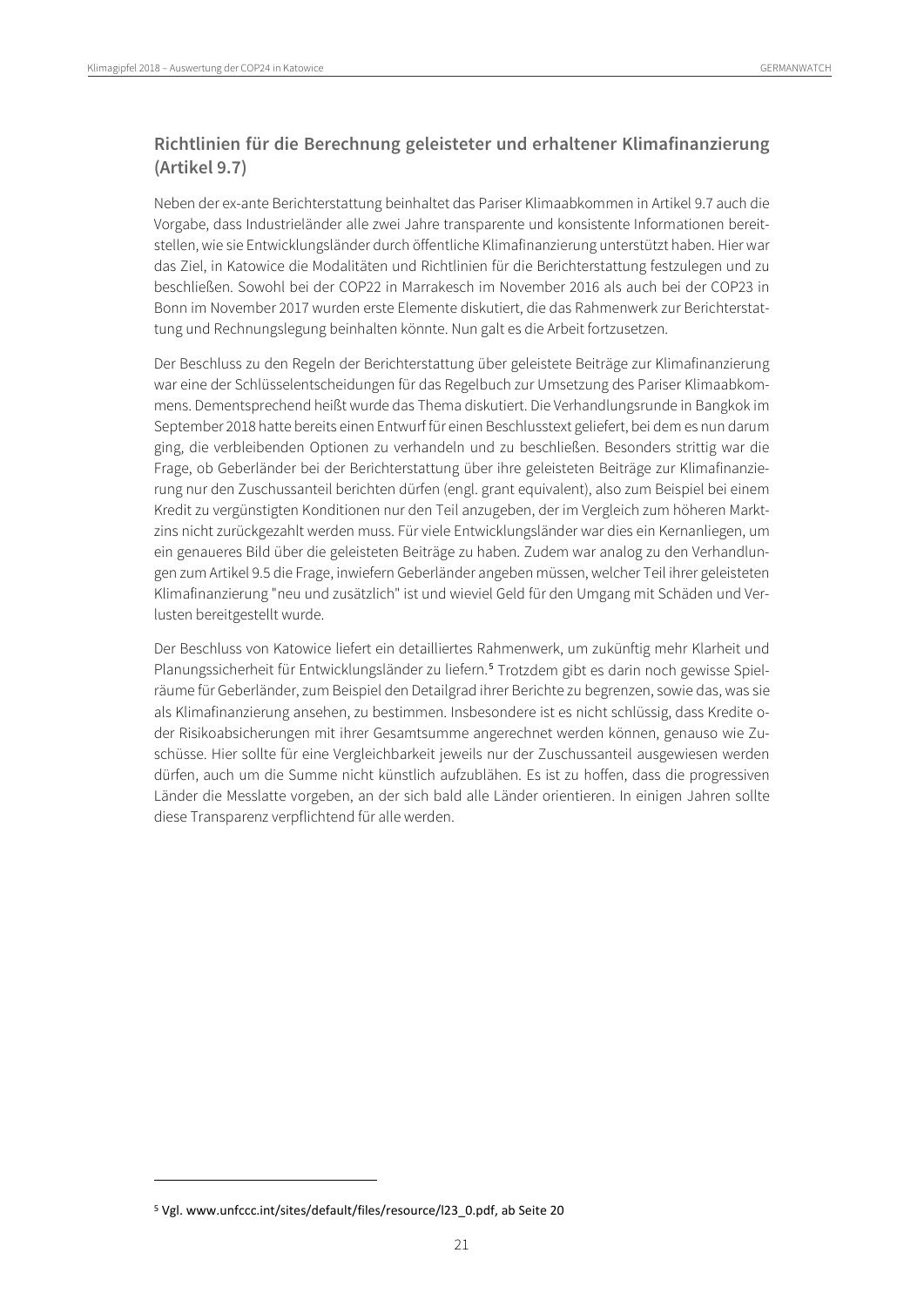# <span id="page-21-0"></span>**3 Weitere Verhandlungsthemen für ein stimmiges Gesamtpaket**

## <span id="page-21-1"></span>**3.1 Klimabedingte Schäden und Verluste**

Klimabedingte Schäden und Verluste (engl. Loss and Damage) bezeichnen die Auswirkungen des Klimawandels, die die ökologische oder menschliche Anpassungsfähigkeit überschreiten. Sie umfassen Auswirkungen von Wetterextremen wie Überschwemmungen, Dürren oder Stürmen, oder solche, die durch langsam fortschreitende Klimaveränderungen (slow-onset events) entstehen wie Meeresspiegelanstieg, Meeresversauerung, Trinkwasser- und Bodenversalzung oder Wüstenbildung.

Das Thema klimabedingte Schäden und Verluste wurde an zwei Stellen während der Verhandlungen in Katowice diskutiert – in den Verhandlungen zum Regelbuch und im Internationalen Warschau-Mechanismus (WIM).

### **Klimabedingte Schäden und Verluste im Regelbuch**

Im Paris-Abkommen von 2015 wurde die Wichtigkeit des Themas durch einen eigenen Artikel (8) anerkannt. In den Verhandlungen zum Regelbuch hatte es allerdings keinen eigenen Verhandlungsstrang, sondern wurde unter Finanzierung (Artikel 9), im erweiterten Transparenzrahmen (Artikel 13) und der globalen Bestandsaufnahme (Artikel 14) diskutiert. Das Thema klimabedingte Schäden und Verluste konnte letztlich unter der **globalen Bestandsaufnahme** verankert werden – dies ist eine klare Aufwertung gegenüber Texten, die hierzu zwischenzeitlich auf der COP24 vorlagen. Dies ist ein richtiger Schritt, der die Wichtigkeit des Themas zumindest teilweise anerkennt.

Im **Transparenzrahmen** ist das Thema ebenfalls verankert, allerdings unter einem Absatz, der sich mit den Informationen zu den Auswirkungen des Klimawandels und Anpassung befasst. Es ist gut, dass der Transparenzrahmen explizit Informationen zu klimabedingten Schäden und Verlusten vorsieht, wenn auch nur auf freiwilliger Basis.

Insgesamt wurde es aber in Katowice verpasst, das Thema eigenständig neben Anpassung und Klimaschutz zu diskutieren und ihm somit die Wichtigkeit zu geben, die es seit dem Paris-Abkommen haben sollte. Kritisch ist vor allem hervorzuheben, dass noch immer kein Prozess vorgesehen ist, der klärt, wie **Finanzierung** für klimabedingte Schäden und Verluste sichergestellt werden kann.

### **Jährlicher Bericht des Executive Committee des Internationalen Warschau-Mechanismus**

Mit dem Internationalen Warschau-Mechanismus (engl. Warsaw International Mechanism for Loss and Damage associated with Climate Change Impacts, WIM) wurde 2013 – ebenfalls auf einer COP in Polen – ein Gremium geschaffen, dass sich dem Umgang mit eben jenen Schäden und Verlusten widmet. Das Executive Committee (ExCom) des WIM hat seine Arbeit in ihrem jährlichen Bericht vor-gestellt, der nach einigen Veränderungen, von der COP24 angenommen wurde.<sup>[6](#page-21-2)</sup> Strittige Punkte waren vor allem, wie auf den **Bericht der Weltklimarats IPCC zu 1,5 °**C eingegangen werde sollte (s.o.).

<span id="page-21-2"></span><sup>6</sup> www.unfccc.int/sites/default/files/resource/cp24\_auv\_ec%20wim.pdf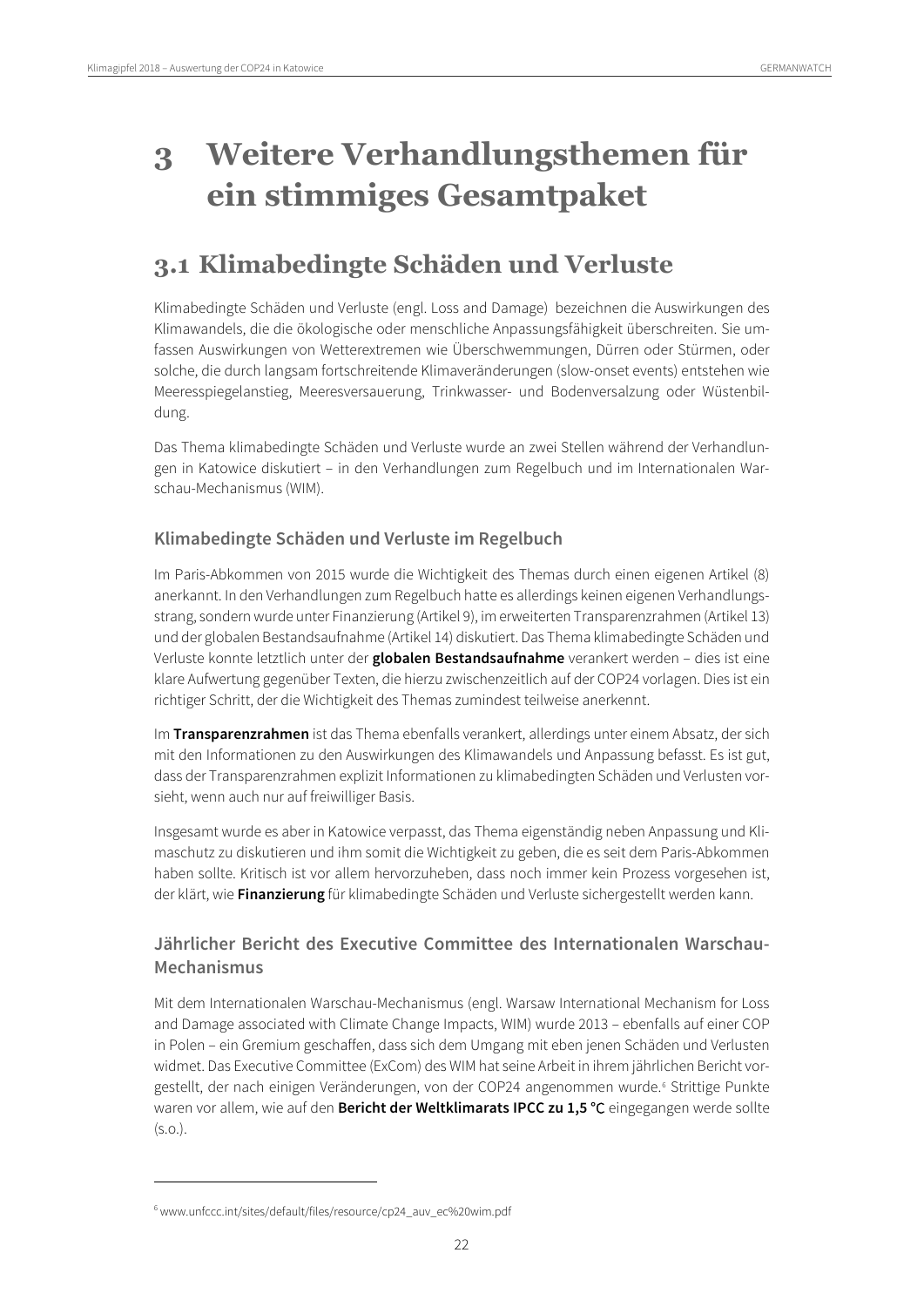Ein weiteres Thema, das für Diskussionen sorgte, war, ob **Genderaspekte** verstärkt in der Arbeit des ExCom berücksichtigt werden sollen. Wie auch zum IPCC wehrten sich auch hier Kuwait und China vehement. Letztlich sollen lediglich sehr allgemein gehalten besonders vulnerable Gruppen für die Auswirkungen des Klimawandels besonders berücksichtigt werden.

Andere essentielle Punkte, die sich schon in der Entwurfs-Version zum Beschluss fanden, blieben aber weitgehend unverändert. Als Wichtigstes sind in dem diesjährigen Report die **Empfehlungen** zu nennen, um **klimawandelbedingte Vertreibung** abzuwenden, zu minimieren und anzugehen. Sie beruhen auf einem umfangreichen Dokument<sup>[7](#page-22-0)</sup> der Taskforce on Displacement (TfD), die auf der COP21 in Paris ins Leben gerufen worden war. Das 89-seitige Papier ist das bislang umfassendste Dokument unter der UNFCCC und wurde von Vertrer\*innen der Zivilgesellschaft begrüßt. Die Empfehlungen, die ihren Weg in den Bericht der ExCom fanden, sind ein gutes Signal – auch wenn sie oft durch Zusätze wie "as appropriate" verwässert wurden. Das ExCom spricht sich in seinem Bericht dafür aus, dass das Mandat der TfD verlängert werden soll, um das ExCom bei der Umsetzung der Empfehlungen zu unterstützen. Ein positives Signal hinsichtlich der Arbeit der TfD und der Wichtigkeit, die dem Thema klimawandelbedingter Migration und Vertreibung beigemessen wird.

Leider wurde in dem Bericht verpasst, genauer auf den Umfang des für 2019 geplanten technischen Papiers zur Finanzierung von Schäden und Verlusten einzugehen. Das Papier soll sich mit den Quellen für finanzielle Unterstützung zur Adressierung von Schäden und Verlusten (sowohl innerhalb als auch außerhalb des finanziellen Mechanismus) beschäftigen. Dabei ist lediglich eine Analyse bestehender Finanzierungsmöglichkeiten geplant. So wird die Chance vertan, auch die Möglichkeiten neuer und zusätzlicher Finanzierung und Finanzierungskanäle auszuleuchten. Es wäre wünschenswert gewesen, dass die COP das ExCom hier auffordert, sich mit mehr Nachdruck der Finanzierung klimabedingter Schäden und Verluste zu widmen.

Das Thema klimabedingte Schäden und Verluste konnte zusammenfassend insbesondere in der globalen Bestandsaufnahme (GST) verankert werden. Es fehlt allerdings noch immer an Finanzierung. Damit reichen die Beschlüsse von Katowice insgesamt nicht, um die am stärksten vom Klimawandel Betroffenen zu schützen. Sie leiden heute schon unter den Folgen von Extremwetterereignissen, wie Stürmen oder Dürren, die durch den Klimawandel intensiver und häufiger werden. In Zukunft wird aber auch der Umgang mit langsam einsetzenden Ereignissen, wie dem Anstieg des Meeresspiegels oder die Versalzung der Böden, zunehmend wichtig. Oftmals sind es die Ärmsten, die am meisten verletzlich gegen die Auswirkungen dieser Ereignisse sind und deshalb unbedingt Unterstützung benötigen.

<span id="page-22-0"></span><sup>7</sup> www./unfccc.int/sites/default/files/resource/2018\_TFD\_report\_17\_Sep.pdf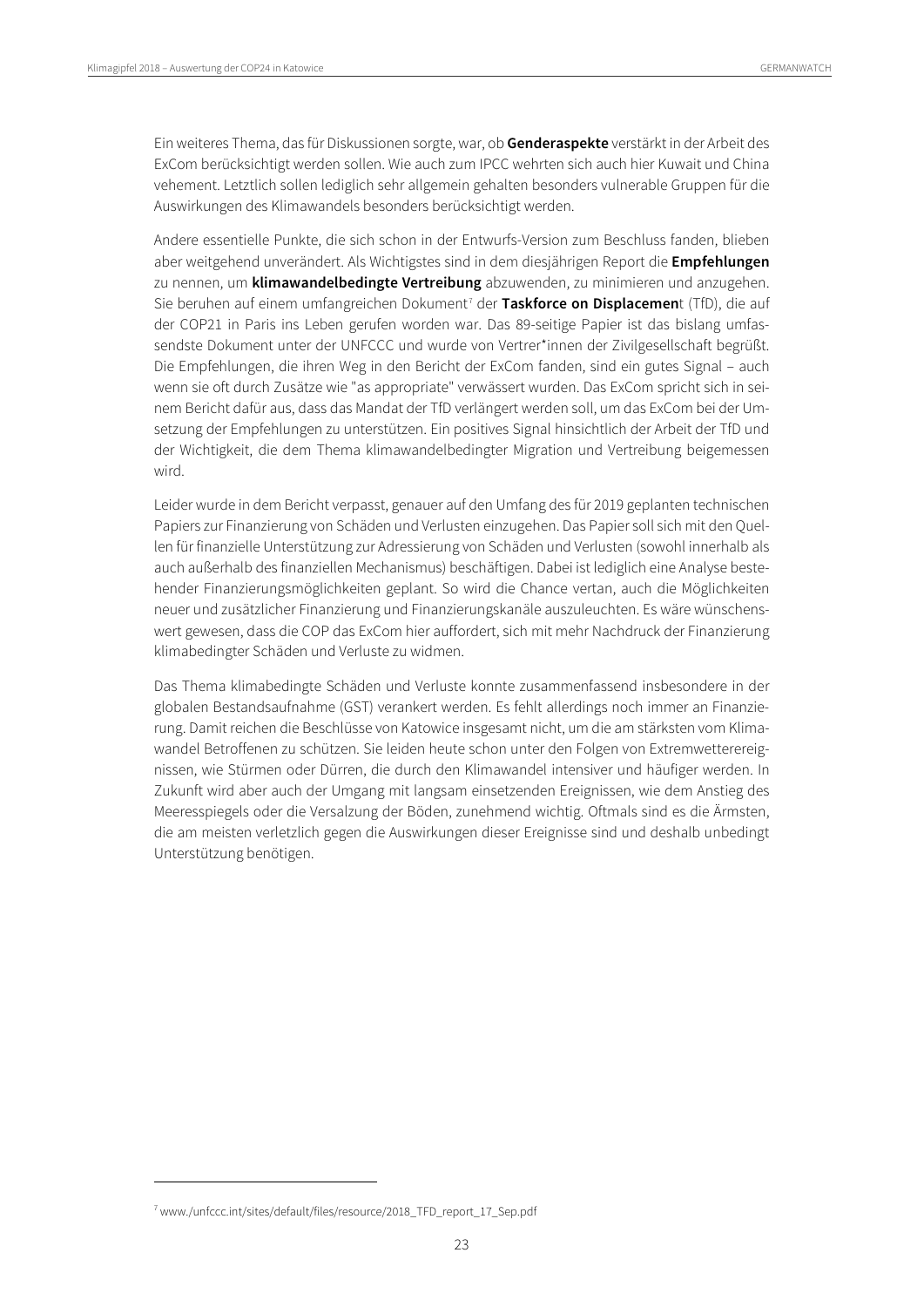## **Box 3: Klimaklagen**

"The oceans are rising, and so are we" Clodagh Daly, Climate Case Ireland

Durch den IPCC-Sonderbericht, der das Ausmaß eingetretener und zu erwartender Klimaschäden sowie die Dringlichkeit ambitionierter Klimaschutzmaßnahmen einmal mehr deutlich gemacht hat, erfahren auch die Forderungen von Klimawandelbetroffenen zusätzlichen Rückenwind. Diese setzen sich in immer größerer Zahl gerichtlich gegen Großemittenten und das politische Versagen ihrer Regierungen zur Wehr.Der Druck auf die Klimaverhandler\*innen steigt mit jeder weiteren Klimaklage, die vor Gericht erhoben wird. Auch während der COP24 meldeten sich wieder Klimakläger\*innen und das breite Bündnis der sie unterstützenden NGOs, darunter Referenten\*innen von Germanwatch, auf Pressekonferenzen, Exhibit-Booths, (in)offiziellen Sideevents sowie der Fachtagung Climate Law and Governance Day an derUniversität Katowice zu Wort. Ein starkes Signal zum Auftakt der Klimaverhandlungen ging dabei vom sog. Urgenda-Urteil in den Niederlanden aus, das im Oktober 2018 auch in zweiter Instanz die niederländische Regierung auf eine Klimazielverschärfung verpflichtete. In dieselbe Stoßrichtung zielt auch der von Germanwatch unterstützte People's Climate Case, der derzeit vor dem Gericht der EU anhängig ist und von der EU eine deutliche Klimazielverschärfung 2030 einfordert (vgl. www.peoplesclimatecase.de). Vertreter\*innen des samischen Jugendverbands trugen auf der COP24 das Anliegen der vom Klimawandel betroffenen Klägerfamilien auf Schutz ihrer vom Klimawandel bedrohten Grundrechte mit Nachdruck vor. Die menschenrechtsbasierte Argumentation erscheint als ein insgesamt vielversprechender Ansatz und wird in der Klimaklageszene zunehmend fruchtbar gemacht (vgl. etwa den kürzlich veröffentlichten People's Guide, Greenpeace Climate Justice and Liability Campaign).

Wenn auch kein Menschenrechtsfall im engeren Sinne, wie etwa der People's Climate Case, so ist auch der Huaraz-Fall von herausragender Bedeutung im Hinblick auf die veränderten Haftungsrisiken von Großemittenten für Klimaschäden. Der Huaraz-Fall zählt zu den prominenteren Beispielen in diesem Bereich und erfährt nicht zuletzt durch die Entscheidung über den Eintritt in die Beweisaufnahme im November 2017 nach wie vor große Aufmerksamkeit. Die aus Klima(klage)risiken resultierenden verschärften Anforderungen an Berichtspflichten von Konzernen und Abschlussprüfer zeichnen sich derzeit als ein neuer Klimaklagetrend ab (vgl. etwa Ganguly, Geetanjali and Setzer, Joana and Heyvaert, Veerle (2018) If at first you don't succeed: suing corporations for climate change. Oxford Journal of Legal Studies) – ein Phänomen, das Germanwatch aufmerksam verfolgt und aktiv begleitet.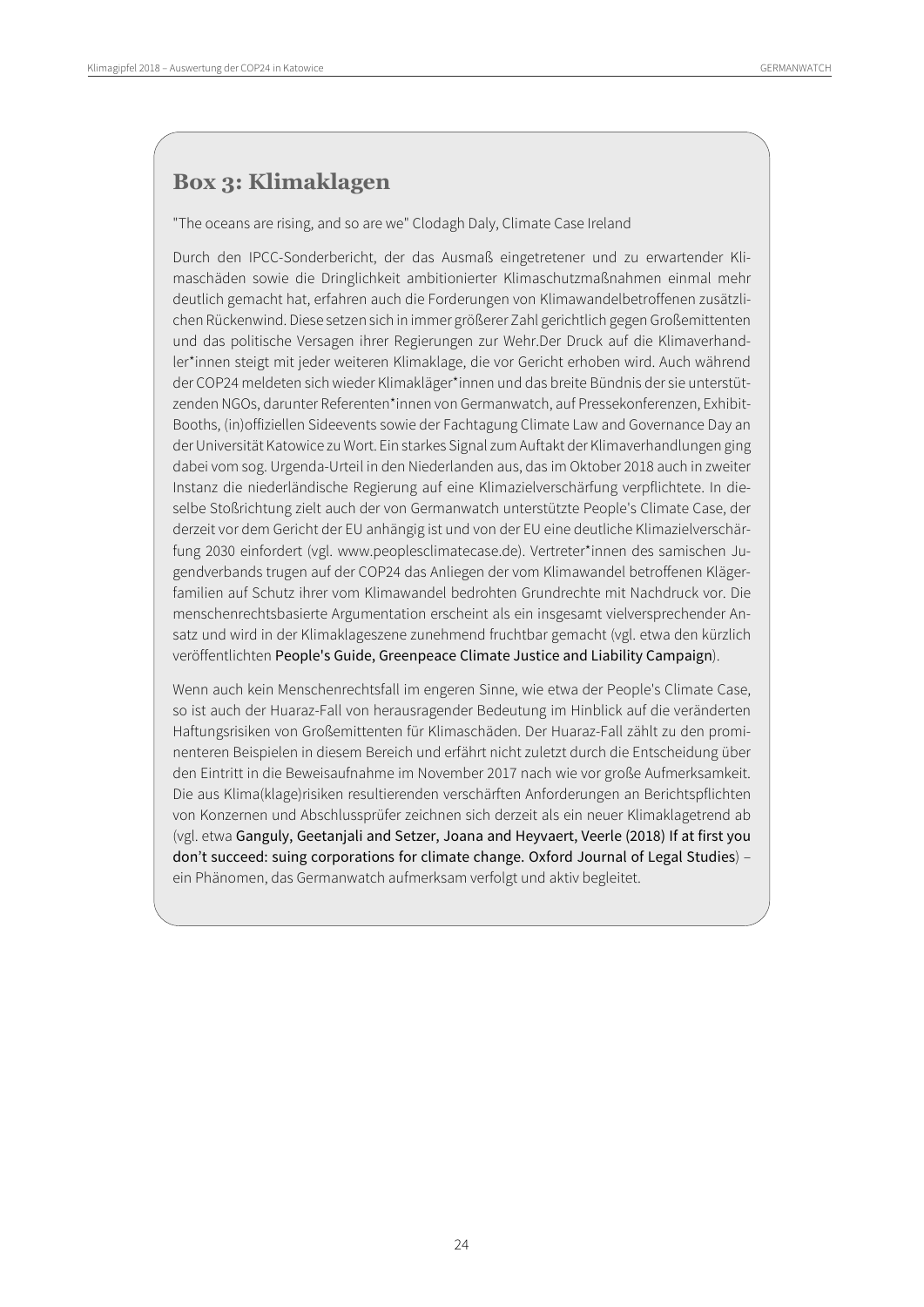## **Box 4: UN-Migrationspakt**

Der "Globale Pakt für sichere, geordnete und reguläre Migration", kurz UN-Migrationspakt genannt, wurde zeitgleich zur COP24 von einer großen Mehrheit der Staatengemeinschaft am 10. Dezember 2018 in Marrakesch angenommen. Trotz voriger hitziger Debatten haben sich 164 Staaten (von 193 UN-Mitgliedsstaaten) zu dem Pakt bekannt, der Leitlinien für den Umgang mit weltweiter Migration vorgibt. Bundeskanzlerin Angela Merkel setze ein eindeutiges Signal für die Zustimmung zum UN-Migrationspakt, indem sie persönlich an der Konferenz in Marrakesch teilnahm.

Das Abkommen ist zwar kein Vertrag und damit auch nicht rechtlich bindend, aber eine Leitlinie, zu der sich die Staaten bekannt haben und an der sie sich nun messen lassen müssen. Mit seinen 23 Zielen ist es ein wegweisendes und wichtiges Dokument, das unter anderem die Bewältigung der weltweiten Migration verbessern soll. Der Migrationspakt soll die internationale Zusammenarbeit und gemeinsame Verantwortung stärken.

Es ist höchst begrüßenswert, dass der UN-Migrationspakt den Klimawandel als Treiber für Migration anerkennt. Laut dem IPCC wird Migration eine der gravierendsten Folgen des Klimawandels für den Menschen werden. Auch wenn individuelle Migrationsentscheidungen in der Regel nicht auf eine einzelne Ursache zurückgeführt werden können, so spielen die Auswirkungen des Klimawandels immer häufiger eine bedeutende Rolle in der Verursachung von Migration oder sind der letzte Auslöser, der Menschen dazu bewegt oder sie zwingt, ihre Heimat zu verlassen.

Dieser Trend droht sich in den kommenden Jahrzehnten drastisch zu verschärfen, wenn die Vertragsstaaten der UNFCCC ihre bisherigen Klimaschutzvorschläge nicht deutlich ambitionierter gestalten. Denn nach jetzigem Stand führen diese – wenn sie vollständig umgesetzt würden und ohne Berücksichtigung möglicher Rückkopplungen – die Welt auf einen Temperaturanstiegspfad von gut 3 °C in diesem Jahrhundert. In der Konsequenz würden Extremwetterereignisse wie Dürren, Überflutungen und Stürme, aber auch langsam fortschreitende Ereignisse wie der Meeresspiegelanstieg, das Absterben lebenswichtiger Ökosysteme, die Versalzung der Böden oder der Verlust von Frischwasser erheblich zunehmen. Dies würde immer mehr Menschen ihrer Existenzgrundlagen berauben und ganze Länder, etwa Inselstaaten, und viele Landstriche unbewohnbar machen. Grundlegende Menschenrechte, wie das Recht auf Nahrung und Wasser, wären nicht mehr gewährleistet.

Zwar verläuft momentan rund 80% der weltweiten Migration innerhalb von Ländern. Dennoch muss langfristig sichergestellt werden, dass Betroffene nicht in eine internationale Schutzlücke fallen, wenn sie Grenzen überschreiten. Hier setzt auch die Taskforce on Displacement des WIM an (s. 3.1).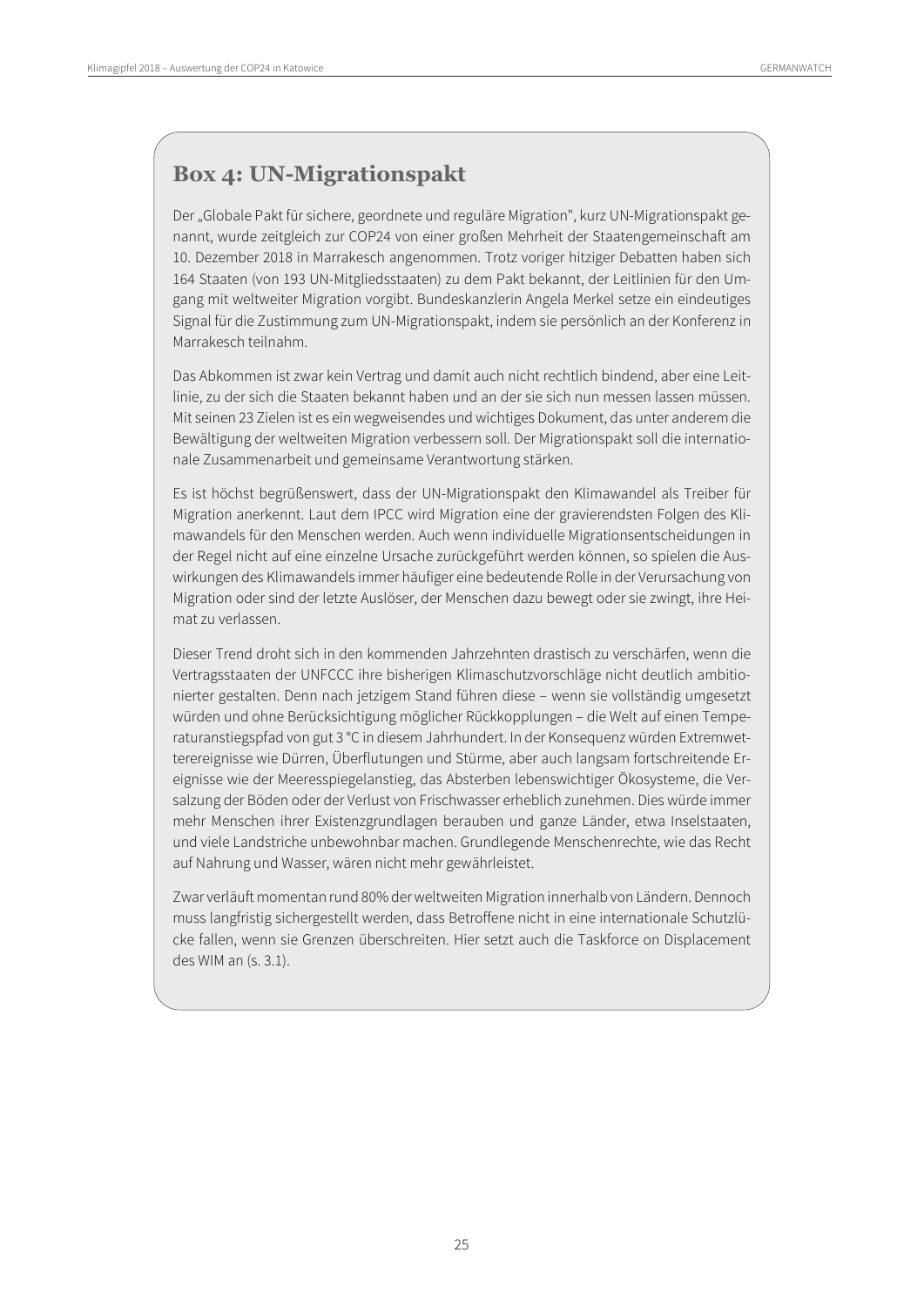$\overline{a}$ 

## <span id="page-25-0"></span>**3.2 Überprüfung des Anpassungskomitees**

Das Anpassungskomitee, in Cancún (2010) zur Stärkung von Anpassungsmaßnahmen geründet, wurde bereits im Vorjahr überprüft. In diesem Jahr stand der neue dreijährige flexible Arbeitsplan für 2019 bis 2021 im Mittelpunkt. Über das Jahr 2018 erarbeite das Anpassungskomitee einen Vorschlag, der in Katowice angenommen wurde. Für das Gremium steht eine arbeitsreiche Zeit an, da es über die selbstgesetzten Aufgaben hinaus während der Klimakonferenz mit weiteren Arbeitsaufträgen betraut wurde, darunter die Erstellung ergänzender Richtlinien zur Anpassungskommunikation und die Erstellung eines Verzeichnisses gängiger Methoden zur Bewertung des Anpassungsbedarfs, einschließlich Finanzen, Kapazitätsaufbau und technologischer Unterstützung im Rahmen der nationalen Anpassungsplanung. Hier zeigt sich die Rolle des Anpassungskomitees: Fragen, die nicht direkt oder im notwendigen Detailgrad in Katowice gelöst werden konnten, wurden an dieses verwiesen. Das Gremium ist somit nicht nur aus Kapazitätsgründen hilfreich, sondern wird auch dazu genutzt, der Politisierung technischer Fragen entgegenzuwirken.

## <span id="page-25-1"></span>**3.3 Klimabildung für nachhaltige Entwicklung**

Action for Climate Empowerment (ACE) gewinnt in den Klimaverhandlungen immer mehr an Bedeutung. ACE besteht aus 6 Themen: Bildung, Fortbildung, Zugang zu Information, Sensibilisierung, Partizipation/Bürgerbeteiligung, internationale Kooperation (engl. education, training, awareness raising, public access to information, public participation, and, as a crosscutting theme, international cooperation).

"Wir sollen einen konkreten Mechanismus umsetzen, der wirklich greifbar ist und tatsächlich darstellt, was wir für die zukünftigen Generationen tun wollen" [8](#page-25-2) , sagte der italienischen Umweltminister Sergio Costa während dem Education Day auf der COP24 am 13. Dezember 2018. Das Jahr 2018 war für Klimabildung sehr konstruktiv. Es begann mit dem ACE-Workshop in Bonn im Mai 2018 und der dortigen Entscheidung über den ACE-Text für das Regelbuch des Paris-Abkommens. Der Education Day während der COP24 war dynamisch, mit einem High Level Panel und inspirierenden Reden. Hier wurde besonders gefordert, dass die Länder alle ACE-Themen als Tools zur Umsetzung des Pariser Abkommen nutzen sollten und eine effektive ACE-Strategie für jedes Land Priorität sein sollte.

Allerdings könnte ACE noch konkreter werden: im Regelbuch sind alle Staaten ermutigt, einen ACE Focal Point einzusetzen. ACE Focal Points sind nationale Büros, die den ACE Verhandlungen folgen und ACE-Aktivitäten in ihrem Land umsetzen. Diese sind aber noch längst nicht in jedem Land bestimmt oder – falls doch – verfügen sie meist über zu geringen Mittel. Der deutsche Focal Point wurde zwar kurz vor der COP23 in Bonn versprochen, hat aber kaum Aktivitäten vorzuweisen. Dabei haben die ACE Focal Points die Möglichkeit, ACE national konkreten umzusetzen: neben der Begleitung der nationalen Debatten über Klimabildung und andere ACE-Themen sind die ACE Focal Points für Umsetzung von partizipativen Projekten, nachhaltige Bildungsprogrammen und Fortbildung usw. verantwortlich.

Die wichtigste Aufgabe der ACE Focal Points besteht in der Entwicklung einer nationalen Strategie für ACE – samt der Verankerung der sechs ACE-Themen in den nationalen Klimaplänen (NDCs). Damit würde ACE in jeglichen Maßnahmen zu Klimaschutz und Anpassung integriert werden und

<span id="page-25-2"></span><sup>8</sup> Zitat von Sergio Costa, italienischer Minister für Umwelt, Land- und Meerschutz, Education Day COP24, Link: www.unfccc.int/news/education-requires-prominent-place-in-countries-national-climate-plans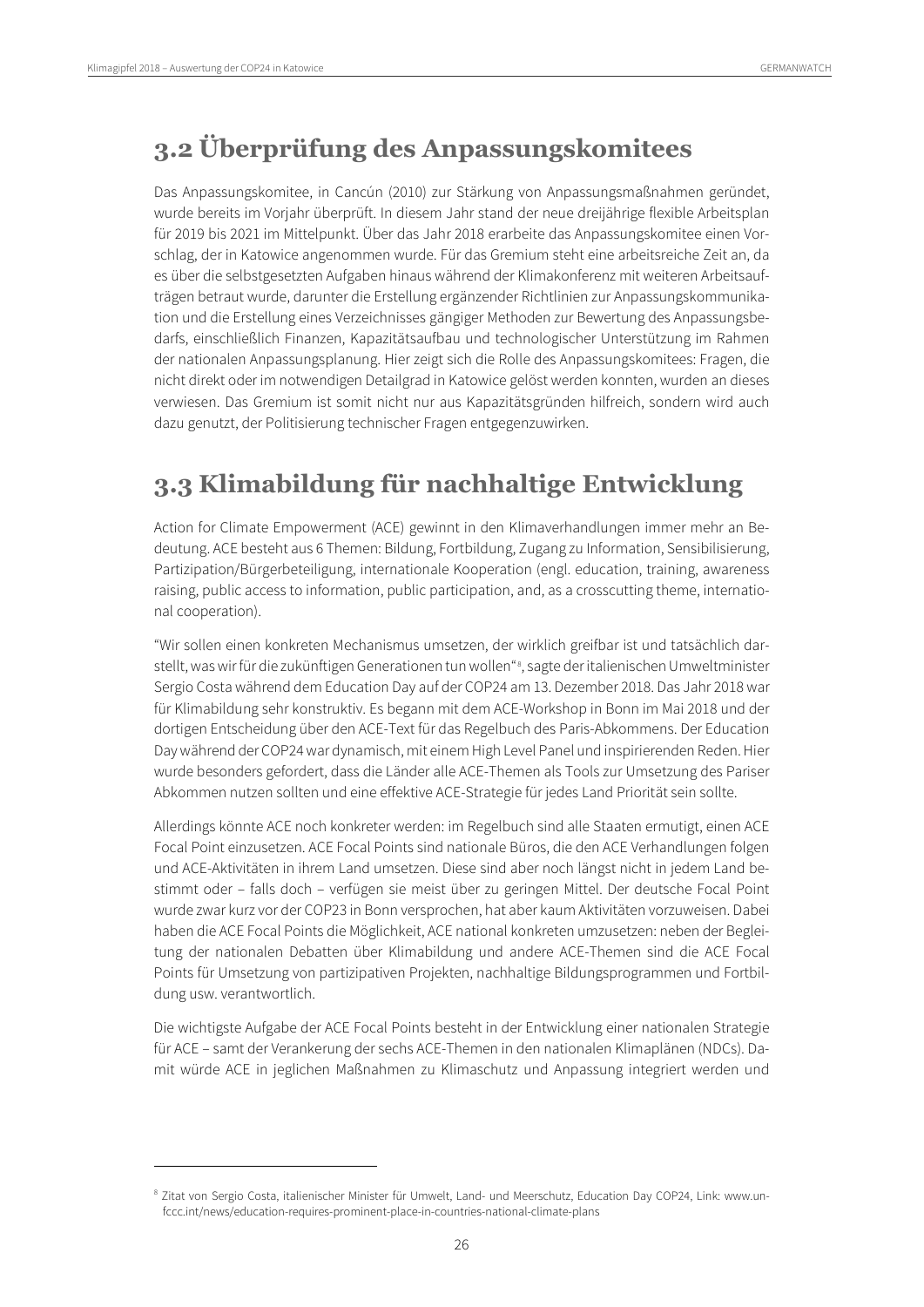könnte einen Beitrag dazu leisten, dass diese Maßnahmen durch die partizipative Einbindung wichtiger Interessegruppen nicht nur die nötige Unterstützung bekämen, sondern auch erfolgsversprechender in der Umsetzung wären.

Im Juni 2019 wird der nächste ACE-Dialog während der UN-Zwischenverhandlungen in Bonn organisiert. Alle Länder sind eingeladen mit ihren ACE Focal Points aktiv an diesem Dialog teilzunehmen. Wichtig wird die ambitionierte Verlinkung des UNFCCC-ACE Prozesses mit der Entwicklung und nationalen Umsetzung des kommenden UNESCO BNE-Weltaktionsprogramms 2020 bis 2030.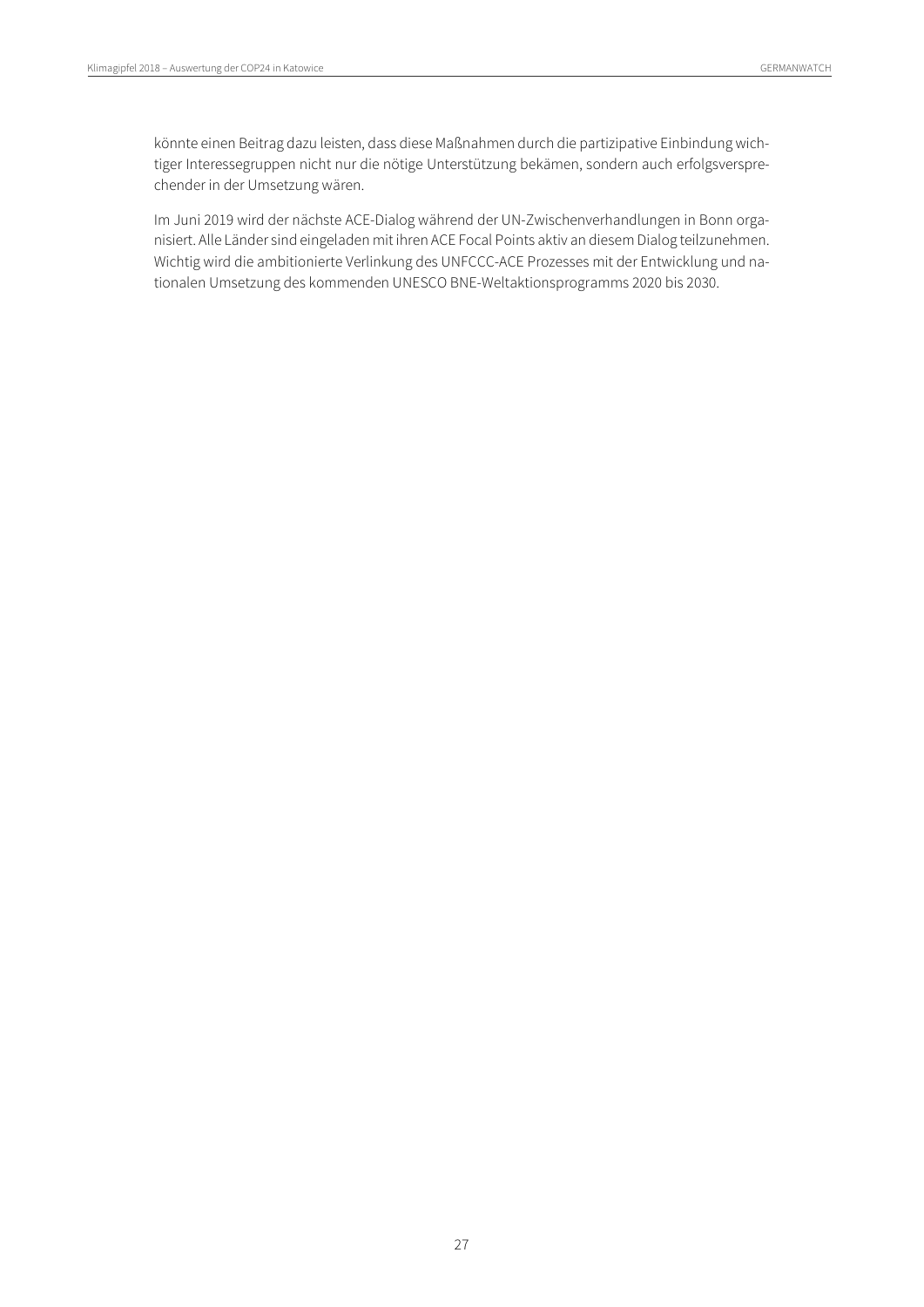# <span id="page-27-0"></span>**4 Zentrale Ereignisse außerhalb der formalen Verhandlungen**

## <span id="page-27-1"></span>**4.1 Entwicklungsbanken**

Erstmals waren auf einer COP sieben multilaterale Entwicklungsbanken mit einem gemeinsamen Pavillon vertreten. Am 3. Dezember 2018 kündigten sogar neun multilaterale Entwicklungsbanken (MDBs)[9](#page-27-2) ein gemeinsames Rahmenwerk für die Anpassung ihrer Aktivitäten an das Pariser Abkommen[10](#page-27-3) an. Germanwatch bewertet dies als wichtigen Fortschritt insbesondere, da die Ankündigung einen Zeitplan für konkrete nächste Schritte enthält. Das Rahmenwerk besteht aus sechs Bausteinen, die darauf ausgerichtet sind, zukünftig einerseits die Mittel für Klimafinanzierung zu erhöhen und andererseits auch mit dem Teil des Portfolios, der nicht explizit für Klimaaufgaben gedacht ist, keine Aktivitäten mehr zu unterstützen, die den Zielen des Pariser Klimaabkommens entgegenstehen. Zusammen mit Partnern stand Germanwatch im Laufe des Jahres 2019 in einem intensiven Austausch mit den MDBs zu dieser Thematik und hat auf der COP24 eine Studie[11](#page-27-4) hierzu veröffentlicht. Diese enthält auch Empfehlungen und Methoden für die Operationalisierung der Verpflichtung, auf die es nun ankommen wird.

Die MDBs versprechen in diesem Ansatz ihre Aktivitäten nicht nur mit den emissionsarmen Entwicklungspfaden der Länder in Einklang zu bringen, sondern auch mit den globalen Klimaschutzzielen des Pariser Abkommens. Die MDBs verpflichten sich auch, für ihre Projekte sowohl physische als auch Transitions-Risiken und Chancen zu untersuchen. Zweitens verpflichten sie sich, nicht nur die Angepasstheit finanzierter Projekte, sondern auch eine deutliche Steigerung der Anpassungsfähigkeit der Länder und ihrer Gemeinschaften zu unterstützen. Drittens wollen sie ihre Mittel für dedizierte Klimafinanzierung erhöhen, die die Realisierung von NDCs unterstützt. Viertens werden sie den Überarbeitungszyklus der NDCs sowie Langfriststrategien für Länder und andere Kunden unterstützen. Fünftens haben sie sich verpflichtet, Instrumente und Methoden zur Charakterisierung, Überwachung und Berichterstattung über die Entwicklung ihrer Ausrichtung am Pariser Abkommen zu entwickeln. Sechstens wollen Sie auch interne Aktivitäten, wie etwa genutzte Bürogebäude, am Pariser Klimaabkommen ausrichten.

Die MDBs haben angekündigt, Instrumente und Methoden zur Umsetzung der Verpflichtung Ende 2019 auf der COP25 vorzustellen. Dies wird auch der Zeitpunkt sein, an dem sich die MDBs erstmal an ihrem diesjährigen Versprechen werden messen lassen müssen. Zur vollständigen, individuellen Umsetzung ist es aus Sicht von Germanwatch noch ein weiter Weg. Denn selbst kürzlich überarbeitete Investitionskriterien der Banken, wie die am 13. Dezember 2018 veröffentlichte Strategie für Energieinvestitionen der EBRD, stimmen noch nicht mit den Zielen des Pariser Abkommens überein.

<span id="page-27-2"></span><sup>9</sup> Afrikanische Entwicklungsbank (AFDB), Asiatische Entwicklungsbank (ADB), Asiatische Infrastruktur Investitionsbank (AIIB), Europäische Bank für Wiederaufbau und Entwicklung (EBRD), Europäische Investitionsbank (EIB), Interamerikanische Entwicklungsbankgruppe (IDBG), Islamische Entwicklungsbank (IsDB), Neue Entwicklungsbank (NDB), Weltbankgruppe (WBG)

<span id="page-27-3"></span><sup>&</sup>lt;sup>10</sup> Vgl. The MDBs' alignment approach to the objectives of the Paris Agreement: working together to catalyse low-emissions and climate-resilient development, www.eib.org/attachments/press/20181203-joint-declaration-mdbs-alignment-approach-to-paris-agreement\_cop24.pdf

<span id="page-27-4"></span><sup>&</sup>lt;sup>11</sup> Siehe: www.germanwatch.org/en/16085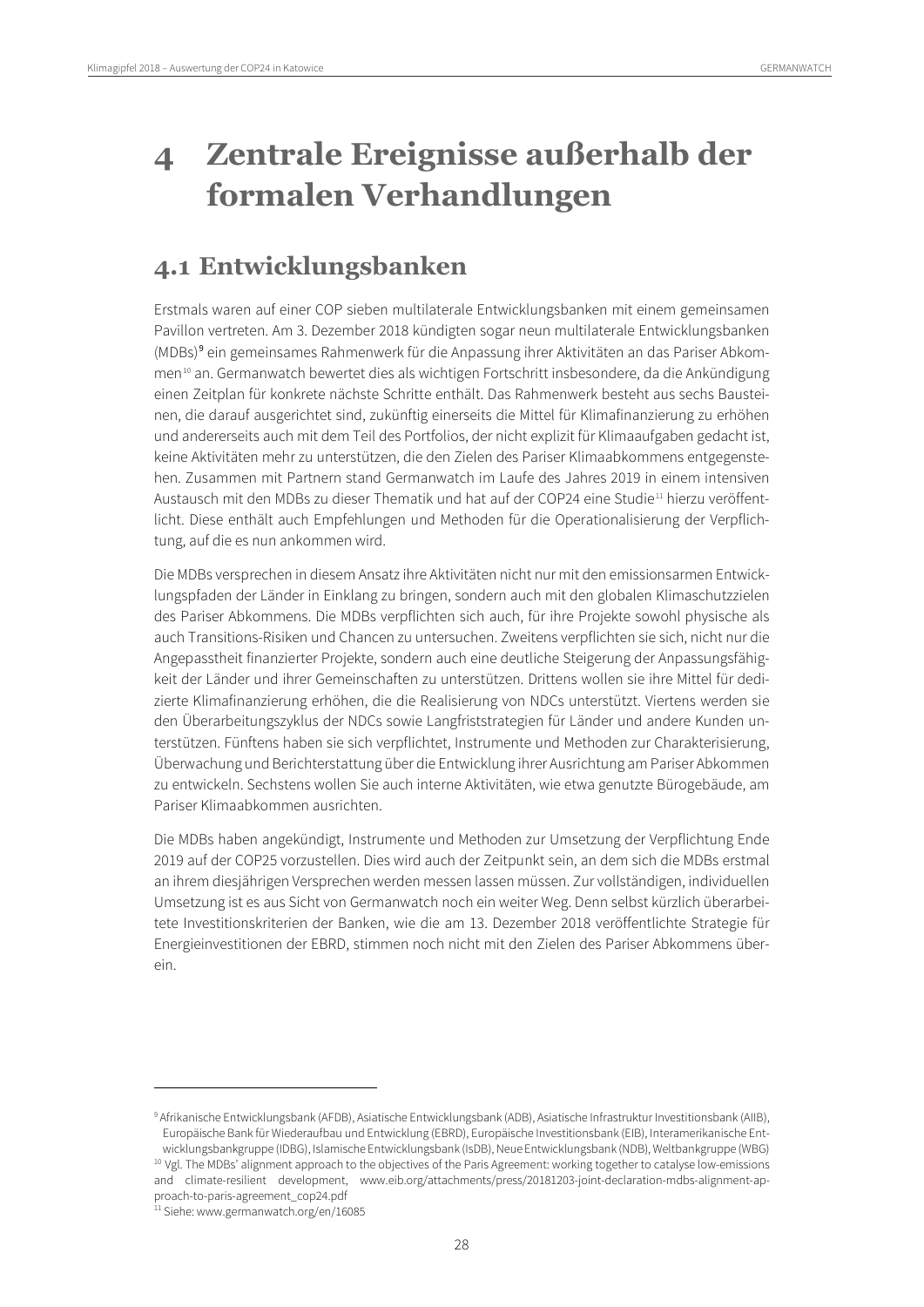# <span id="page-28-0"></span>**5 Ausblick**

Auch nach Inkrafttreten des Pariser Klimaabkommens in 2016 und dem Beschluss seiner Umsetzungsregeln in Katowice 2018 werden die UN-Klimaverhandlungen weitergeführt werden. Aufgabe der Klimaverhandlungen wird es zukünftig vor allem sein, die *ambitionierte Umsetzung* des Paris-Abkommens beispielsweise über Unterstützung zu ermöglichen. Es wird Aufgabe der Klimaverhandlungen sein, die Umsetzung der jetzigen und künftig verschärften Klimapläne und die Berichterstattung darüber zu verfolgen, sie insbesondere durch den IPCC wissenschaftlich zu informieren, sie mit der globalen Bestandsaufnahme regelmäßig zu überprüfen und ggf. anhand der Paris-Ziele neu auszurichten. In welcher Form und in welchem Rhythmus die COPs hierzu abgehalten werden, steht erst jetzt zur Diskussion.

Mit der Einigung auf die Umsetzungsregeln sollten nun weltweit alle Zeichen auf Umsetzung des Paris-Abkommens stehen. Der Erwartungsdruck zur Umsetzung von "ambitious climate action" erhöht sich stetig in allen Ländern. Leider schrumpft gleichzeitig in vielen Ländern der Raum für die Zivilgesellschaft, dieses Thema angemessen auf die politische und gesellschaftliche Agenda zu setzen. Eine ambitionierte Umsetzung der drei Klimaziele von Paris (Klimaschutz in Richtung 1,5 °C-Limit, Steigerung der Resilienz, Umleitung der Finanzströme weltweit) kann nur durch Kooperation der Länder gelingen. Internationale weitreichende Partnerschaften zur Umsetzung des Pariser Klimaabkommens bekommen nun eine noch größere Relevanz. Wie kann eine Klima-Seidenstraße organisiert werden, die weltweit die Infrastruktur für die notwendige Transformation auf den Weg bringt? Deutschland kann – ausgehend von der NDC-Partnerschaft – eine Strategie entwickeln, solche Partnerschaften mit wichtigen Schwellenländern (wie Indien, Südafrika, Indonesien und Mexiko), mit Ankerländern für größere Regionen (wie Kenia, Chile oder Marokko) und mit besonders betroffenen Staaten (wie den knapp 50 Staaten der Vulnerable Country Group – darunter Bangladesch, Philippinen und Äthiopien) auf den Weg zu bringen. Voraussetzung dafür ist eine entsprechende Koordinierung der Entwicklungs-, Umwelt-, Außen- und Wirtschaftspolitik in Bezug auf diese Länder und Regionen. So kann der Klimaschutz in besonders emissionsintensiven Ländern und so können Anpassungsmöglichkeiten in Ländern mit besonders Betroffenen vorangetrieben werden – und es kann nicht nur die Wirtschaft vor Ort, sondern auch die kooperierende deutsche Wirtschaft davon profitieren. Es geht hier um nichts Geringeres als die Erneuerung des Gesellschaftsvertrags mit den künftigen Generationen.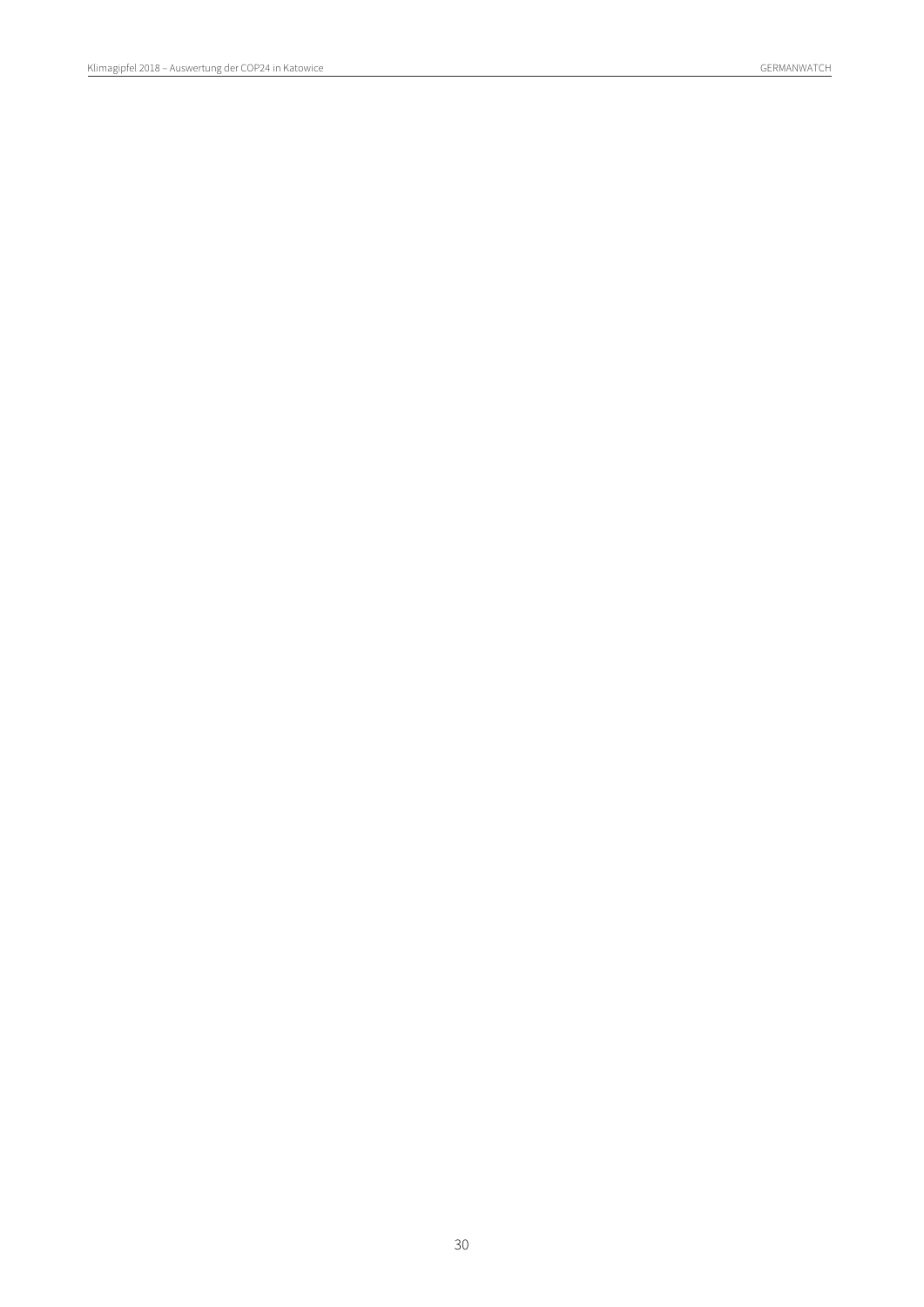#### **Sie fanden diese Publikation interessant?**

Wir stellen unsere Veröffentlichungen zum Selbstkostenpreis zur Verfügung, zum Teil auch unentgeltlich. Für unsere weitere Arbeit sind wir jedoch auf Spenden und Mitgliedsbeiträge angewiesen.

Spendenkonto: BIC/Swift: BFSWDE33BER, IBAN: DE33 1002 0500 0003 212300

Spenden per SMS: Stichwort "Weitblick" an 8 11 90 senden und 5 Euro spenden.

Mitgliedschaft: Werden Sie Fördermitglied (Mindestbeitrag 60 Euro/Jahr) oder stimmberechtigtes Mitglied (ab 150 Euro/Jahr, Studierende ab 120 Euro/Jahr) bei Germanwatch. Weitere Informationen und das Anmeldeformular finden Sie auf unserer Website unter:

www.germanwatch.org/de/mitglied-werden

Wir schicken Ihnen das Anmeldeformular auf Anfrage auch gern postalisch zu: Telefon: 0228/604920, E-Mail: info@germanwatch.org